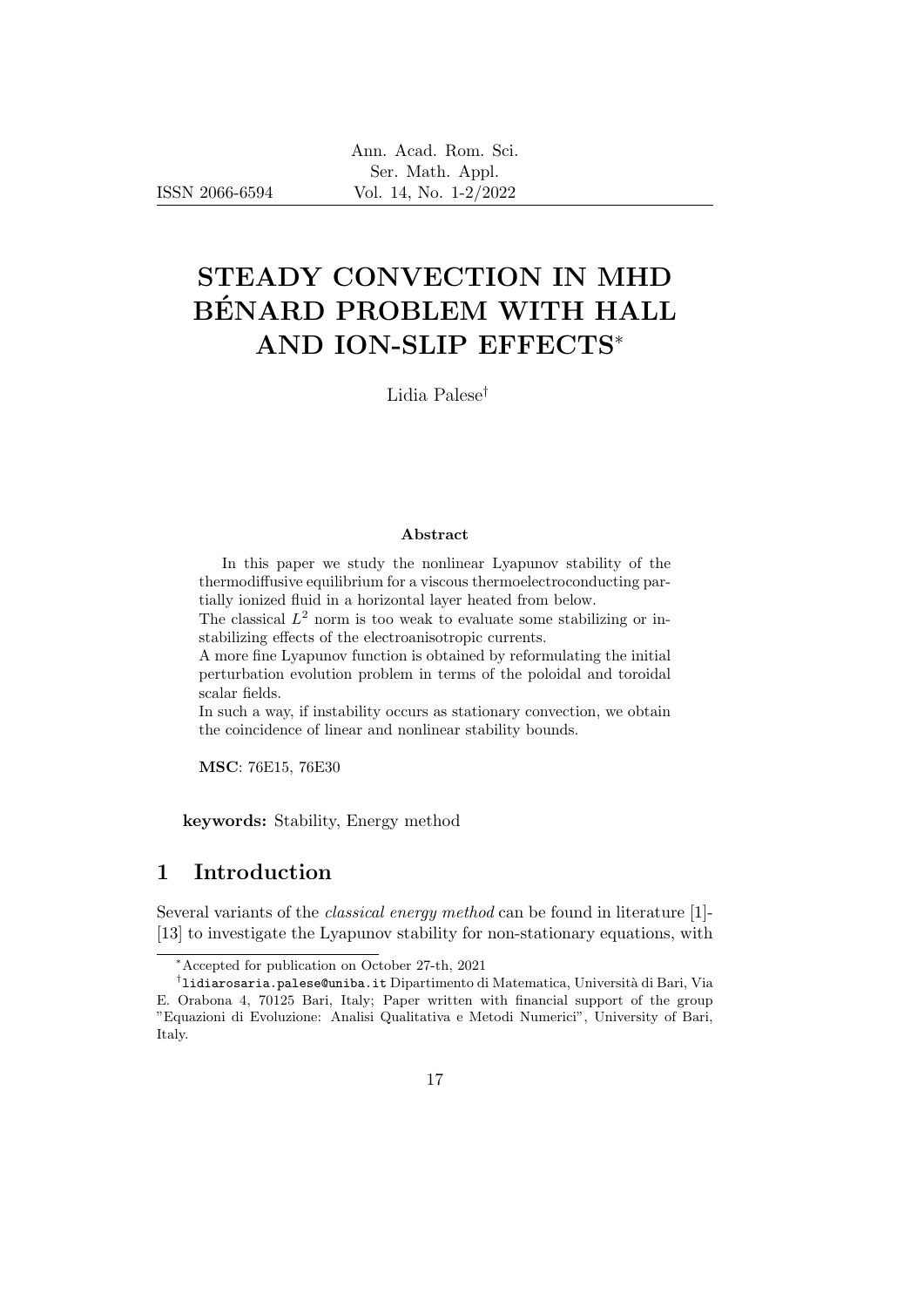the aim of determining the largest stability domain in the parameter space and, sometimes, the coincidence of the linear and nonlinear stability bounds  $[1]$ -  $[13]$ .

The papers [14], [15]and [16] dealt with an extension of the Joseph's parametric differentiation method applied to study of the stability of the conduction diffusion state for a binary mixture, in the presence of thermoanisotropic Soret and Dufour currents.

In [17], [18] and [19] the stability problem for a binary mixture in a plane layer, with chemical surface reactions, was reformulated to obtain an equivalent one with better symmetry properties. In such a way the coincidence of linear and nonlinear stability bounds was obtained, in the region of stationary convection of the linear instability theory.

In [20] the nonlinear stability of the thermodiffusive equilibrium for the magnetohydrodynamic anisotropic Bénard problem is studied by the energy splitting [11], obtaining conditional nonlinear asymptotical stability results.

In [21], [22], [23] and [24] the perturbation evolution equations are reformulated by splitting their potential and solenoidal parts. The resulting equations, where the unknown are the independent poloidal and toroidal scalar fields, allows us to preserve the contribution of some physical effects, such as the rotation [22]-[23] and the magnetic field [24].

If instability occurs as stationary convection we recover the coincidence of the nonlinear stability bound with the linear one obtained by the classical normal modes technique, for the rotating Bénard problem in the hydrodynamic case  $[21]$ -  $[23]$ , for the classical magnetohydrodynamic Bénard problem [24], for the electroanisotropic magnetohydrodynamic Bénard problem [25], in the presence of Hall effect.

This paper dealts with the nonlinear Lyapunov stability of the thermodiffusive equilibrium of a viscous thermoelectroconducting partially ionized fluid in a plane layer heated from below in the Oberbeck-Boussinesq approximation.

After formulating the mathematical model (Sec. 2), we derive some additional evolution perturbation equations in terms of poloidal and toroidal fields (Sec. 3), we study the Lyapunov stability of the thermodiffusive equilibrium (Sec. 4), obtaining the coincidence of linear and nonlinear stability bounds (Sec. 5), if instability occurs as stationary convection.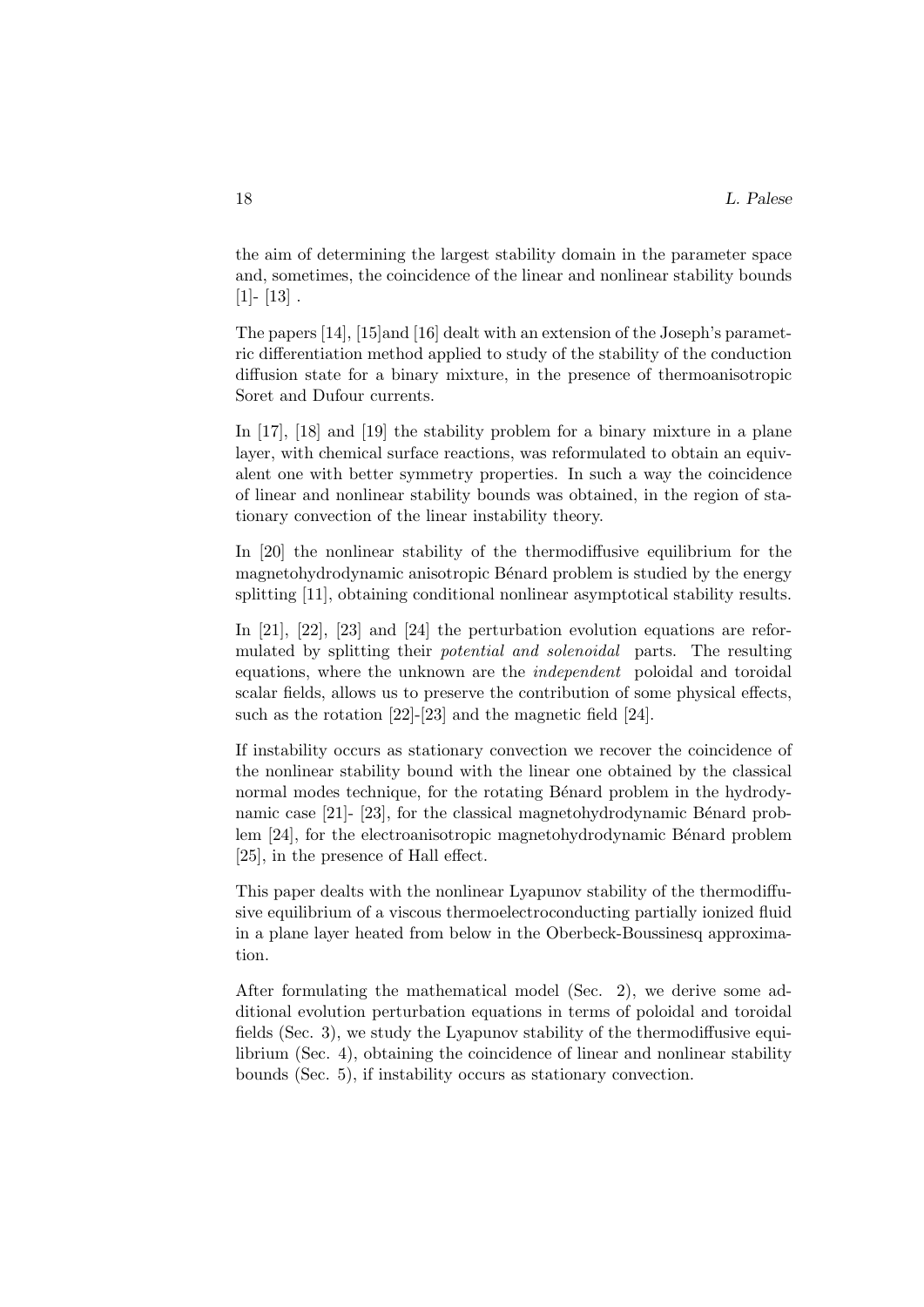# 2 Mathematical model

Let us consider a Newtonian thermo-electroconducting viscous fluid in a horizontal layer S, bounded by the planes  $z = 0$  and  $z = 1$  in a Cartesian frame of reference  $(O, i, j, k)$ , with k vertical upwards unit vector. The fluid, heated from below, is subject to a vertical temperature gradient, in an external constant magnetic field  $H_0 = H_0 k$ .

In the Oberbeck-Boussinesq approximation the (dimensionless) mathematical model is the following [1], [26], [27]:

$$
\begin{cases}\n\frac{\partial \mathbf{v}}{\partial t} + \mathbf{v} \cdot \nabla \mathbf{v} = -\nabla P + M^2 \mathbf{H} \cdot \nabla \mathbf{H} - [\mathbf{1} - \mathcal{R}(\mathbf{T} - \mathbf{T_0})] \mathbf{k} + \Delta \mathbf{v}, \\
\frac{\partial \mathbf{H}}{\partial t} = \nabla \times (\mathbf{v} \times \mathbf{H}) + \frac{p_m}{p_r} \Delta \mathbf{H} + \beta_H \frac{p_m}{p_r} \nabla \times (\mathbf{H} \times \nabla \times \mathbf{H}) + \\
\beta_I \frac{p_m}{p_r} \nabla \times (\mathbf{H} \times (\mathbf{H} \times \nabla \times \mathbf{H})), \\
\frac{\partial T}{\partial t} + \mathbf{v} \cdot \nabla \mathbf{T} = \frac{1}{p_r} \Delta \mathbf{T}, \\
\nabla \cdot \mathbf{v} = 0, \\
\nabla \cdot \mathbf{H} = 0,\n\end{cases}
$$
\n(1)

where  $\mathbf{v}, \mathbf{H}, T, P$  are velocity, magnetic, temperature and pressure fields, respectively. T<sub>0</sub> represents a reference temperature.  $M^2$ ,  $\mathcal{R}^2$ ,  $\mathcal{P}_r$ ,  $\mathcal{P}_m$ ,  $\beta_H$ ,  $\beta_I$ denote dimensionless Hartmann, Rayleigh, Prandtl, magnetic Prandtl, Hall and ion-slip numbers, respectively. To the system ( 1) we add the boundary conditions [26]:

$$
\begin{cases}\n\mathbf{v} \cdot \mathbf{n} = 0, & \mathbf{n} \times \mathbf{D} \cdot \mathbf{n} = \mathbf{0}, \quad \mathbf{H} = \mathbf{H}_0, \quad \mathbf{n} \cdot \nabla \times \mathbf{H} = 0, \qquad z = 0, 1, \\
T = T^0, & z = 0, \\
T = T^1, & z = 1,\n\end{cases}
$$

for stress free, thermal conducting and electrically non conducting planes. In (2)  $\bf{D}$  is the strain rate tensor,  $\bf{n}$  is the outer (unit) normal to the boundary ∂S

Moreover  $(1)_{1,3,4}$  are, in the Oberbeck-Boussinesq approximation, the balance equation for momentum, energy and mass,  $(1)_2$  follows taking into account the generalized Ohm's law for the Maxwell equations Galileo invariant.

We consider, for a not too large temperature gradient  $\beta$ , the conduction state [28]

$$
(\overline{\mathbf{v}} = \mathbf{0}, \ \overline{\mathbf{H}} = \mathbf{H}_0, \ \overline{T} = T^0 - \beta z, \ \overline{P} = P(z)), \tag{3}
$$

(2)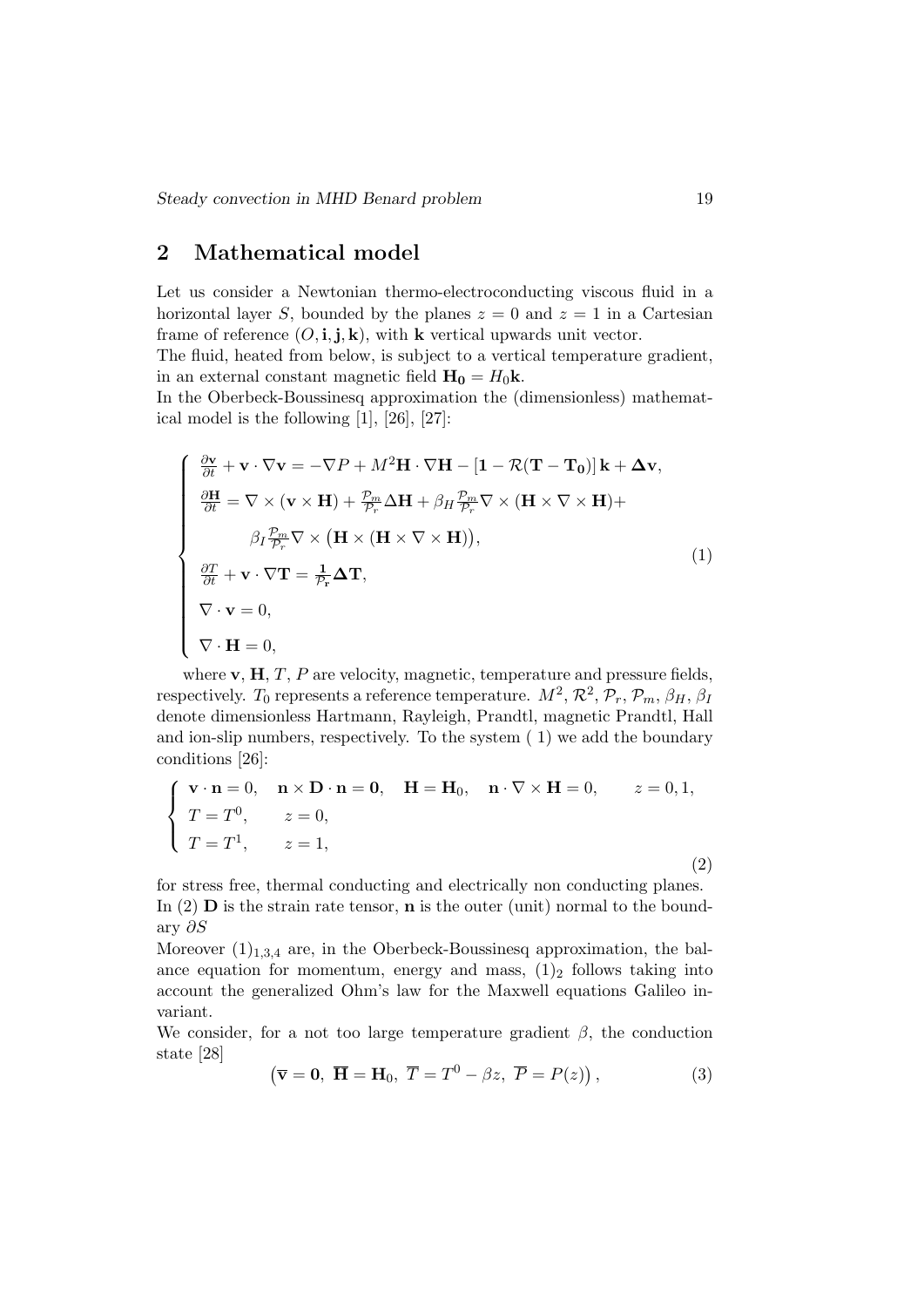in the periodicity cell  $V = V \times [0,1]$ , where  $V = \left[0, \frac{2\pi}{k}\right]$  $\left[\frac{2\pi}{k_x}\right]\,\times\,\left[0,\frac{2\pi}{k_y}\right]$  $\left[\frac{2\pi}{k_y}\right]$  and  $k^2 = k_x^2 + k_y^2$  is the wave number.

For increasing gradient  $\beta$  the fluid has a stationary motion, periodic in the  $x$  and  $y$  directions, i.e. the thermal horizontal convection, that becomes non stationary, till the turbulence [28].

# 3 Perturbation model

Let us denote with  $\mathbf{v} = \overline{\mathbf{v}} + \mathbf{u}$ ,  $\mathbf{H} = \overline{\mathbf{H}} + \mathbf{h}$ ,  $P = \overline{P} + p$ ,  $T = \overline{T} + \vartheta$  the perturbed fields around the conduction state (3).

Then dimensionless equations governing the evolution of the perturbation  $(\mathbf{u}, \mathbf{h}, \mathbf{p}, \vartheta)$  of (3) are the following:

$$
\begin{cases}\n\frac{\partial \mathbf{u}}{\partial t} + \mathbf{u} \cdot \nabla \mathbf{u} = -\nabla \mathbf{p} + \mathbf{M}^2 \left( \frac{\partial \mathbf{h}}{\partial \mathbf{z}} + \mathbf{h} \cdot \nabla \mathbf{h} \right) + \mathcal{R} \vartheta \mathbf{k} + \Delta \mathbf{u}, \\
\frac{\partial \mathbf{h}}{\partial t} = \frac{\partial \mathbf{u}}{\partial z} + \nabla \times (\mathbf{u} \times \mathbf{h}) + \frac{\mathcal{P}_{\mathbf{m}}}{\mathcal{P}_{\mathbf{r}}} \Delta \mathbf{h} + \beta_{\mathbf{H}} \frac{\mathcal{P}_{\mathbf{m}}}{\mathcal{P}_{\mathbf{r}}} \nabla \times ((\mathbf{h} + \mathbf{k}) \times \nabla \times \mathbf{h}) + \\
\beta_{I} \frac{\beta_{I}}{\mathcal{P}_{\mathcal{P}}^{2}} \nabla \times ((\mathbf{h} + \mathbf{k}) \times ((\mathbf{h} + \mathbf{k}) \times \nabla \times \mathbf{h})) \\
\frac{\partial \vartheta}{\partial t} + \mathbf{u} \cdot \nabla \vartheta = \frac{1}{\mathcal{P}_{\mathbf{r}}} (\Delta \vartheta + \mathcal{R} \mathbf{w}), \\
\nabla \cdot \mathbf{u} = 0, \\
\nabla \cdot \mathbf{h} = 0,\n\end{cases}
$$
\n(4)

with the boundary conditions:

$$
\frac{\partial u}{\partial z} = \frac{\partial v}{\partial z} = w = 0, \mathbf{h} = \mathbf{0}, \vartheta = 0 \text{ on } (\partial V)_0 \cup (\partial V)_1,\tag{5}
$$

where

$$
(\partial V)_0 = \left\{ (x, y, z) \in \mathbf{R}^3 \mid 0 \le x \le \frac{2\pi}{k_x}, 0 \le y \le \frac{2\pi}{k_y}, z = 0 \right\},\
$$

$$
(\partial V)_1 = \left\{ (x, y, z) \in \mathbf{R}^3 \mid 0 \le x \le \frac{2\pi}{k_x}, 0 \le y \le \frac{2\pi}{k_y}, z = 1 \right\}.
$$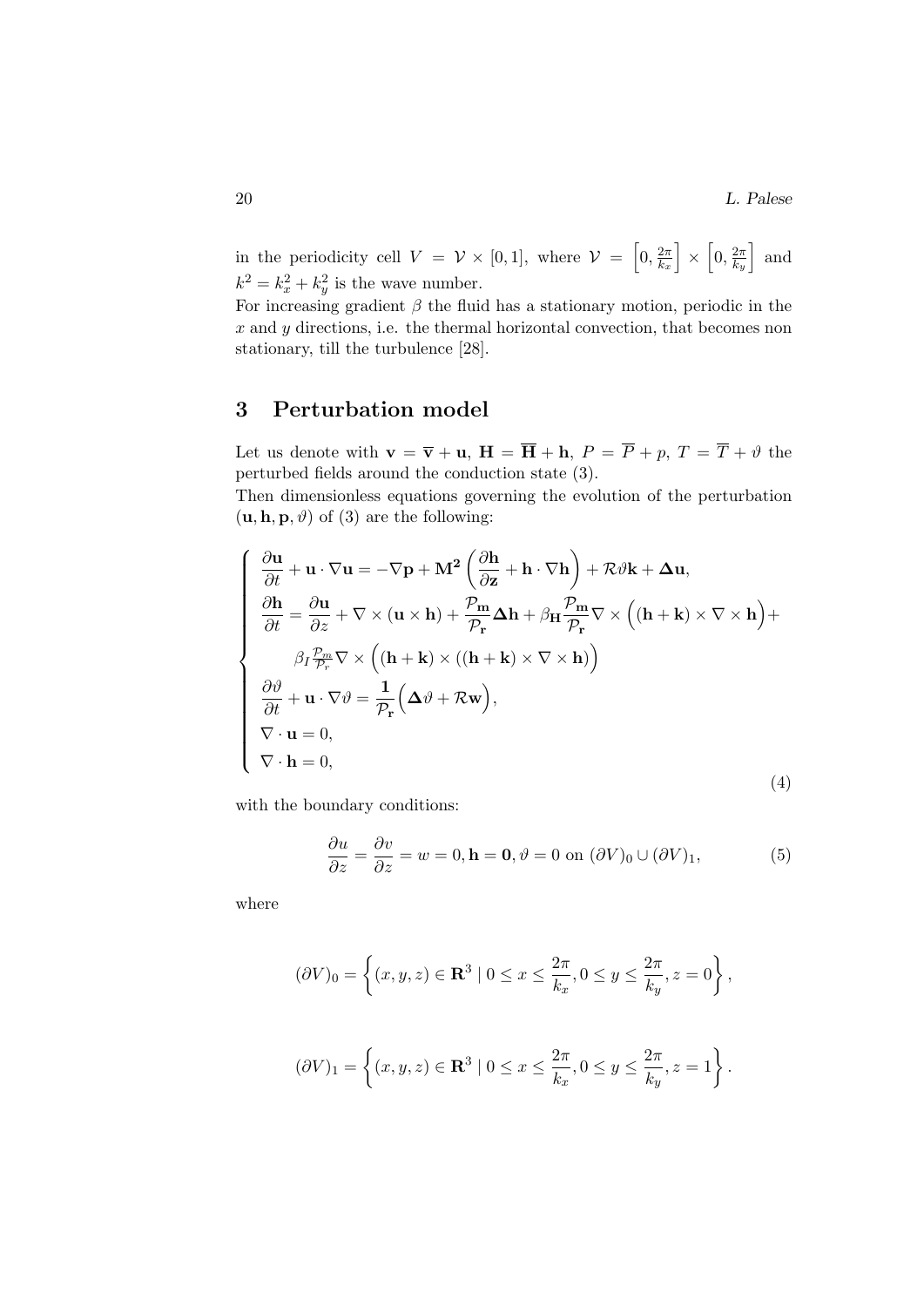If the mean values of the components of velocity and magnetic fields vanish over  $V$ , that is if the conditions [4] [29]

$$
\int_{\mathcal{V}} u(x, y, z) dx dy = \int_{\mathcal{V}} v(x, y, z) dx dy
$$

$$
= \int_{\mathcal{V}} w(x, y, z) dx dy = 0, \quad \forall z \in [0, 1],
$$
 (6)

$$
\int_{\mathcal{V}} h_1(x, y, z) dx dy = \int_{\mathcal{V}} h_2(x, y, z) dx dy
$$

$$
= \int_{\mathcal{V}} h_3(x, y, z) dx dy = 0, \forall z \in [0, 1], \tag{7}
$$

are satisfied, then the velocity u and the magnetic field h have the unique decomposition [4], [29]:

$$
\mathbf{u} = \mathbf{u}_1 + \mathbf{u}_2, \qquad \mathbf{h} = \mathbf{h}_1 + \mathbf{h}_2,\tag{8}
$$

with

$$
\nabla \cdot \mathbf{u}_1 = \nabla \cdot \mathbf{u}_2 = \mathbf{k} \cdot \nabla \times \mathbf{u}_1 = \mathbf{k} \cdot \mathbf{u}_2 = 0, \tag{9}
$$

$$
\nabla \cdot \mathbf{h}_1 = \nabla \cdot \mathbf{h}_2 = \mathbf{k} \cdot \nabla \times \mathbf{h}_1 = \mathbf{k} \cdot \mathbf{h}_2 = 0, \tag{10}
$$

$$
\mathbf{u}_1 = \nabla \frac{\partial \chi}{\partial z} - \mathbf{k} \Delta \chi \equiv \nabla \times \nabla \times (\chi \mathbf{k}), \qquad \mathbf{u}_2 = \mathbf{k} \times \nabla \psi = -\nabla \times (\mathbf{k} \psi), \tag{11}
$$

$$
\mathbf{h}_1 = \nabla \frac{\partial \chi'}{\partial z} - \mathbf{k} \Delta \chi' \equiv \nabla \times \nabla \times (\chi' \mathbf{k}), \qquad \mathbf{h}_2 = \mathbf{k} \times \nabla \psi' = -\nabla \times (\mathbf{k} \psi'). \tag{12}
$$

In (11), (12) the doubly-periodic functions  $\chi$ ,  $\chi'$  and  $\psi$ ,  $\psi'$ , are the *poloidal* and toroidal potentials, satisfying [4], [29]:

$$
\Delta_1 \chi = -\mathbf{k} \cdot \mathbf{u} = -w, \qquad \Delta_1 \psi = \mathbf{k} \cdot \nabla \times \mathbf{u}, \tag{13}
$$

$$
\Delta_1 \chi' = -\mathbf{k} \cdot \mathbf{h} = -h_3, \qquad \Delta_1 \psi' = \mathbf{k} \cdot \nabla \times \mathbf{h}, \tag{14}
$$

where

 $\Delta_1 \equiv \frac{\partial^2}{\partial x^2}$  $rac{\partial^2}{\partial x^2} + \frac{\partial^2}{\partial y^2}$  $\frac{\partial}{\partial y^2}$ . The boundary conditions (5) written in terms of  $\chi$ ,  $\psi, \chi', \psi'$  become [4]:

$$
\chi = \frac{\partial^2 \chi}{\partial z^2} = \frac{\partial \psi}{\partial z} = 0, \qquad \chi' = \frac{\partial \chi'}{\partial z} = \Delta_1 \psi' = 0, \qquad z = 0, 1. \tag{15}
$$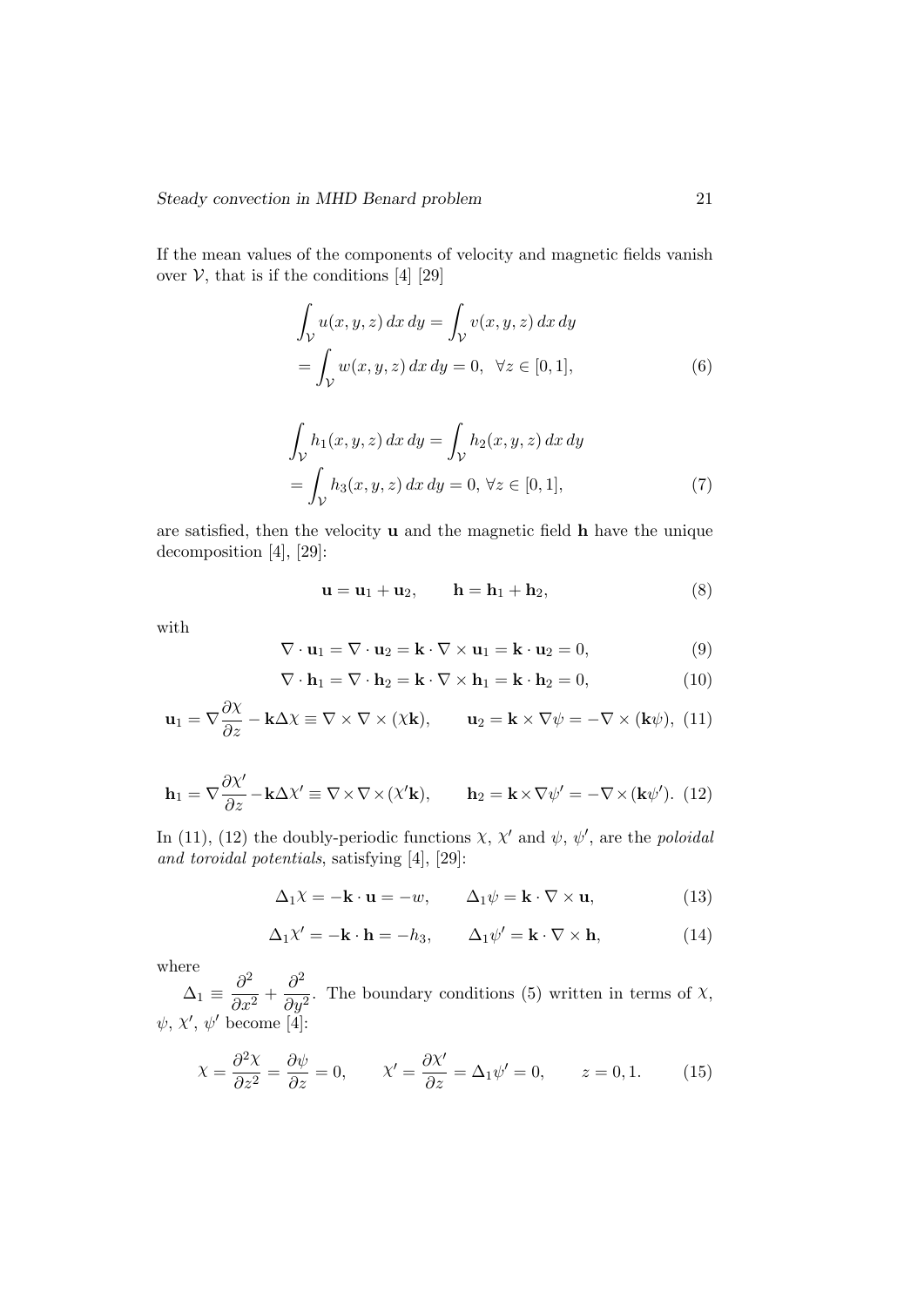The third component of  $(4)_2$ , give us:

$$
\frac{\partial h_3}{\partial t} = \frac{\partial w}{\partial z} + \nabla \cdot \left[ (\mathbf{u} \times \mathbf{h}) \times \mathbf{k} \right] + \frac{\mathcal{P}_m}{\mathcal{P}_r} \Delta h_3 + \beta_H \frac{\mathcal{P}_m}{\mathcal{P}_r} \nabla \cdot \left[ \left( (\mathbf{h} + \mathbf{k}) \times \nabla \times \mathbf{h} \right) \times \mathbf{k} \right] +
$$
\n
$$
\beta_I \frac{\mathcal{P}_m}{\mathcal{P}_r} \nabla \cdot \left[ \left( (\mathbf{h} + \mathbf{k}) \times ((\mathbf{h} + \mathbf{k}) \times \nabla \times \mathbf{h}) \right) \times \mathbf{k} \right].
$$
\n(16)

If every term of (16) belongs to  $W^{2,2}(V)$ , taking into account (13), (14) and the imbedding of  $W^{2,2}(V)$  in  $C(\overline{V})$  [30], [31], the equation (16) can be written as follows:

$$
\nabla \cdot \left[ \frac{\partial}{\partial t} \nabla_1 \chi' - \nabla_1 \frac{\partial \chi}{\partial z} + (\mathbf{u} \times \mathbf{h}) \times \mathbf{k} - \frac{\mathcal{P}_m}{\mathcal{P}_r} \Delta \nabla_1 \chi' + \beta_H \frac{\mathcal{P}_m}{\mathcal{P}_r} \left( (\mathbf{h} + \mathbf{k}) \times \nabla \times \mathbf{h} \right) \right) \times \mathbf{k} +
$$
  
\n(17)  
\n
$$
\beta_I \frac{\mathcal{P}_m}{\mathcal{P}_r} \left( (\mathbf{h} + \mathbf{k}) \times ((\mathbf{h} + \mathbf{k}) \times \nabla \times \mathbf{h}) \right) \times \mathbf{k} \right] = \mathbf{0},
$$

where  $\nabla_1 \equiv \left(\frac{\partial}{\partial x}, \frac{\partial}{\partial y}\right)$ .

It follows that there exists a vector field B such that

$$
\frac{\partial}{\partial t} \nabla_1 \chi' - \nabla_1 \frac{\partial \chi}{\partial z} + (\mathbf{u} \times \mathbf{h}) \times \mathbf{k} - \frac{\mathcal{P}_m}{\mathcal{P}_r} \Delta \nabla_1 \chi' + \beta_H \frac{\mathcal{P}_m}{\mathcal{P}_r} ((\mathbf{h} + \mathbf{k}) \times \nabla \times \mathbf{h}) \times \mathbf{k} +
$$
\n(18)\n
$$
\beta_I \frac{\mathcal{P}_m}{\mathcal{P}_r} ((\mathbf{h} + \mathbf{k}) \times ((\mathbf{h} + \mathbf{k}) \times \nabla \times \mathbf{h})) \times \mathbf{k} = \nabla \times \mathbf{B}.
$$

From the Weyl decomposition theorem of  $L^2(V)$  [8], [30], it follows:

$$
-(\mathbf{u} \times \mathbf{h}) \times \mathbf{k} = \nabla U_0 + \nabla \times \mathbf{A}_0, \tag{19}
$$

$$
-\left(\mathbf{h}\times\nabla\times\mathbf{h}\right)\times\mathbf{k}=\nabla U_1+\nabla\times\mathbf{A}_1,\tag{20}
$$

$$
-\Big[\mathbf{h}\times\Big((\mathbf{h}+\mathbf{k})\times\nabla\times\mathbf{h}\Big)\Big]\times\mathbf{k}=\nabla U_2+\nabla\times\mathbf{A}_2,\tag{21}
$$

where  $U_i$  and  $\mathbf{A}_i$ ,  $i = 0, 1, 2$  are scalar and vector fields verifying the relations: ∂

$$
\frac{\partial}{\partial z}U_i + \mathbf{k} \cdot \nabla \times \mathbf{A}_i = 0 \qquad i = 0, 1, 2. \tag{22}
$$

The scalar functions  $U_i$ ,  $i = 0, 1, 2$  are the solutions of some interior Neumann problems  $[31]$  in the periodicity cell  $V$ , and the necessary and sufficient conditions for the existence of a solution , are fulfilled [31].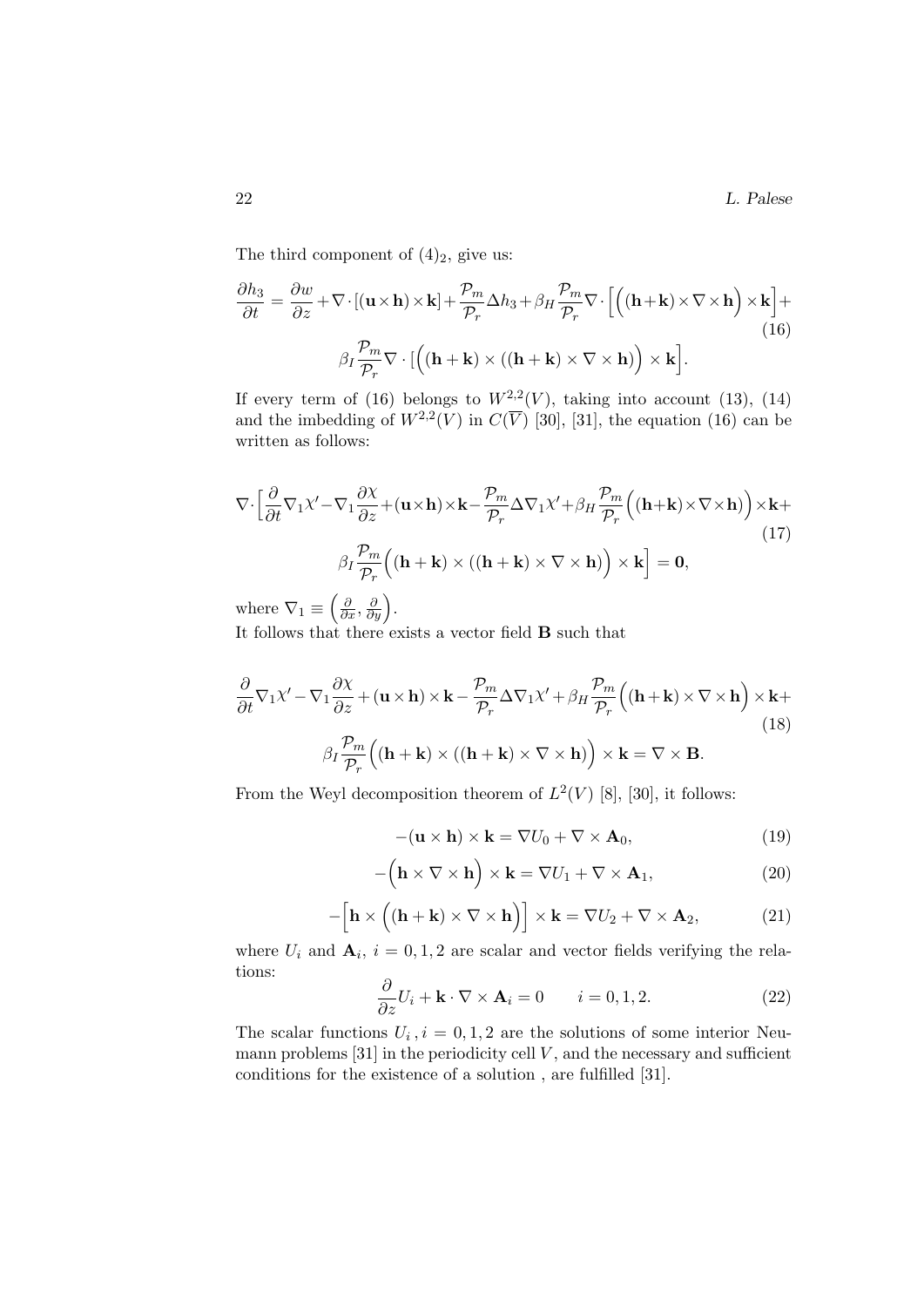Substituting  $(19)$ ,  $(20)$ ,  $(21)$  in  $(18)$ , using the identities

$$
\left(\mathbf{k} \times \nabla \times \mathbf{h}\right) \times \mathbf{k} = -\nabla \times (\Delta \chi' \mathbf{k}) - \nabla_1 \frac{\partial \psi'}{\partial z},\tag{23}
$$

$$
\left[ \left( \mathbf{k} \times (\mathbf{k} \times \nabla \times \mathbf{h}) \right) \right] \times \mathbf{k} = -\nabla_1(\Delta \chi') + \nabla \times (\frac{\partial \psi'}{\partial z} \mathbf{k}),\tag{24}
$$

$$
\left[ \left( \mathbf{k} \times (\mathbf{h} \times \nabla \times \mathbf{h}) \right) \right] \times \mathbf{k} = \nabla \times (\mathbf{U}_1 \mathbf{k}) + \frac{\partial \mathbf{A}_1}{\partial \mathbf{z}} - \nabla (\mathbf{A}_1 \cdot \mathbf{k}), \tag{25}
$$

and, assuming  $\nabla \cdot \mathbf{A}_1 = 0$ ,

$$
\left[ \left( \mathbf{k} \times (\mathbf{h} \times \nabla \times \mathbf{h}) \right) \right] \times \mathbf{k} = \nabla \times (U_1 \mathbf{k}) + \nabla \times (\mathbf{A}_1 \times \mathbf{k}) - \nabla (\mathbf{A}_1 \cdot \mathbf{k}), \tag{26}
$$

we obtain:

$$
\frac{\partial}{\partial t} \nabla_1 \chi' = \nabla_1 \frac{\partial \chi}{\partial z} + \nabla U_0 + (1 + \beta_I) \frac{\mathcal{P}_m}{\mathcal{P}_r} \nabla_1 \Delta \chi' + \beta_H \frac{\mathcal{P}_m}{\mathcal{P}_r} \nabla U_1 + \beta_H \frac{\mathcal{P}_m}{\mathcal{P}_r} \nabla_1 \frac{\partial \psi'}{\partial z} + \beta_I \frac{\mathcal{P}_m}{\mathcal{P}_r} \nabla \left( U_2 + \mathbf{A}_1 \cdot \mathbf{k} \right),
$$
\n(27)

taking into account that only the null vector belongs to both subspaces of potential and solenoidal vectors [8] [30]. From (27) it follows that

$$
\frac{\partial}{\partial z}\Big(U_o + \beta_H \frac{\mathcal{P}_m}{\mathcal{P}_r} U_1 + \beta_I \frac{\mathcal{P}_m}{\mathcal{P}_r} (U_2 + \mathbf{A}_1 \cdot \mathbf{k})\Big) = 0 \tag{28}
$$

$$
\nabla_1(\frac{\partial}{\partial t}\chi' - \frac{\partial \chi}{\partial z} - U_0 - (1+\beta_I)\frac{\mathcal{P}_m}{\mathcal{P}_r}\Delta\chi' - \beta_H \frac{\mathcal{P}_m}{\mathcal{P}_r}(U_1 + \frac{\partial \psi'}{\partial z}) - \beta_I \frac{\mathcal{P}_m}{\mathcal{P}_r}(U_2 + \mathbf{A}_1 \cdot \mathbf{k})) = 0.
$$
\n(29)

Hence we denote the function on the right hand side of (29) with  $F(z)$ :

$$
\frac{\partial}{\partial t}\chi' - \frac{\partial \chi}{\partial z} - U_0 - (1+\beta_I)\frac{\mathcal{P}_m}{\mathcal{P}_r}\Delta\chi' - \beta_H \frac{\mathcal{P}_m}{\mathcal{P}_r}(U_1 + \frac{\partial \psi'}{\partial z}) - \beta_I \frac{\mathcal{P}_m}{\mathcal{P}_r}(U_2 + \mathbf{A}_1 \cdot \mathbf{k}) = F(z). \tag{30}
$$

Differentiating (30) with respect to z and taking into account (28) we obtain the evolution equation for  $X'$ :

$$
\frac{\partial^2}{\partial t \partial z} \chi' = \frac{\partial^2 \chi}{\partial z^2} + (1 + \beta_I) \frac{\mathcal{P}_m}{\mathcal{P}_r} \Delta \frac{\partial}{\partial z} \chi' + \beta_H \frac{\mathcal{P}_m}{\mathcal{P}_r} \frac{\partial^2 \psi'}{\partial z^2} + \frac{d}{dz} F(z). \tag{31}
$$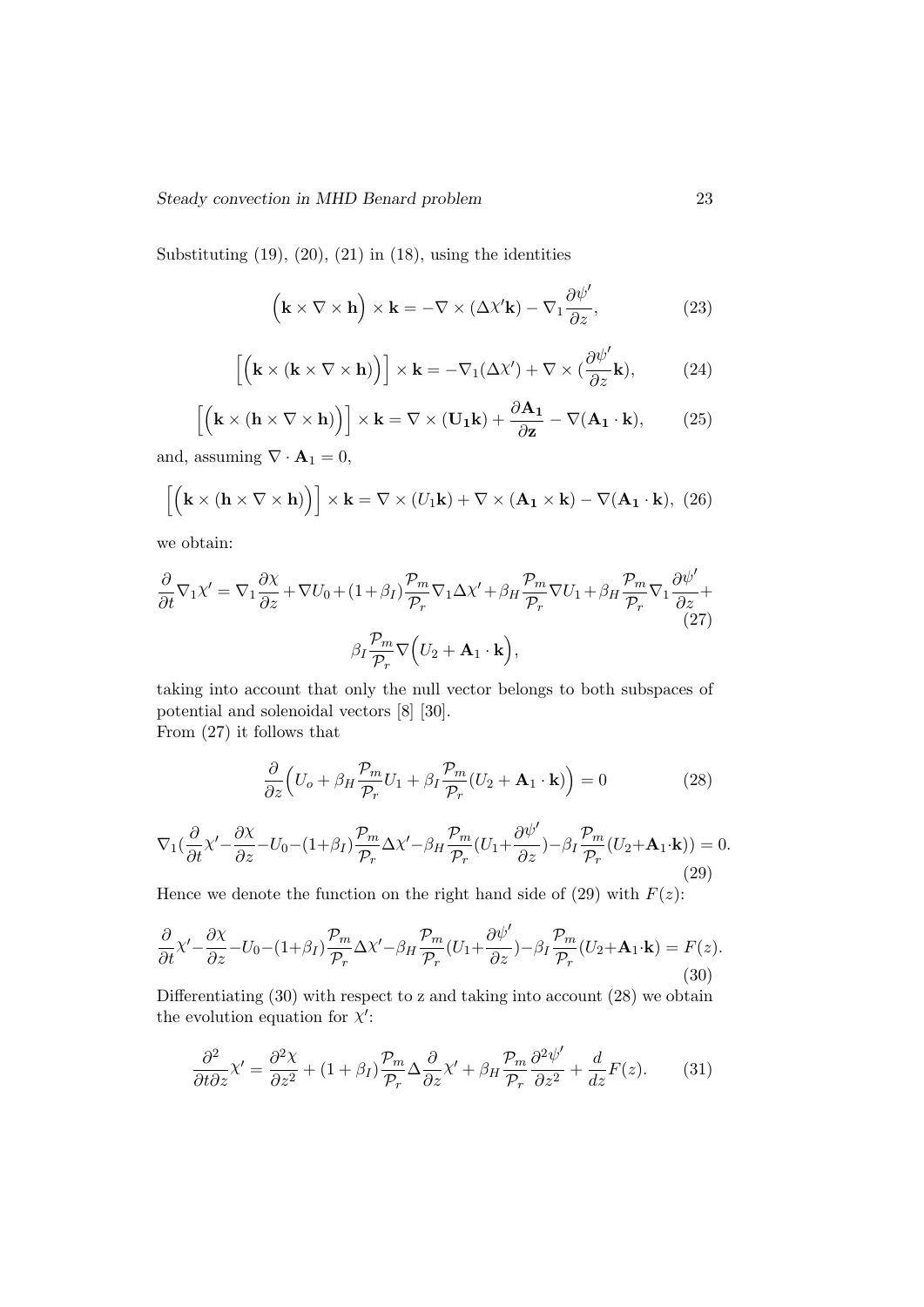If we apply to  $(4)_2$  the operator **I** − **k**  $\oplus$  **k**, where **I** is the identity operator, we have

$$
\frac{\partial \mathbf{h}^{\perp}}{\partial t} = \frac{\partial \mathbf{u}^{\perp}}{\partial z} + [\nabla \times (\mathbf{u} \times \mathbf{h})]^{\perp} + \frac{\mathcal{P}_m}{\mathcal{P}_r} \Delta \mathbf{h}^{\perp} + \tag{32}
$$

$$
+\beta_H\frac{\mathcal{P}_m}{\mathcal{P}_r}\Big[\nabla\times\Big((\mathbf{h}+\mathbf{k})\times\nabla\times\mathbf{h}\Big)\Big]^{\perp}+\beta_I\frac{\mathcal{P}_m}{\mathcal{P}_r}\Big[\nabla\times\Big((\mathbf{h}+\mathbf{k})\times((\mathbf{h}+\mathbf{k})\times\nabla\times\mathbf{h})\Big)\Big]^{\perp},
$$

where  $f^{\perp}$  denotes the projection of a vector field f on the plane normal to **k**. From the Weyl decomposition theorem of  $L^2(V)$  [8], [30], it follows:

$$
\left[\nabla \times (\mathbf{u} \times \mathbf{h})\right]^{\perp} = \nabla U'_0 + \nabla \times \mathbf{A}'_0,\tag{33}
$$

$$
\left[\nabla \times \left(\mathbf{h} \times \nabla \times \mathbf{h}\right)\right]^{\perp} = \nabla U_1' + \nabla \times \mathbf{A}_1',\tag{34}
$$

$$
\left[\nabla \times \left[\mathbf{h} \times \left((\mathbf{h} + \mathbf{k}) \times \nabla \times \mathbf{h}\right)\right]\right]^{\perp} = \nabla U_2' + \nabla \times \mathbf{A}_2',\tag{35}
$$

where  $U'_i$  and  $\mathbf{A}'_i$ ,  $i = 0, 1, 2$  are scalar and vector fields. Using the identities

$$
\mathbf{u}^{\perp} = \nabla_1 \frac{\partial \chi}{\partial z} - \nabla \times (\psi \mathbf{k}) \qquad \mathbf{h}^{\perp} = \nabla_1 \frac{\partial \chi'}{\partial z} - \nabla \times (\psi' \mathbf{k}), \tag{36}
$$

$$
[\nabla \times (\mathbf{k} \times \nabla \times \mathbf{h})]^{\perp} = \nabla \times (\Delta \frac{\partial \chi'}{\partial z} \mathbf{k}) + \nabla_1 \frac{\partial^2 \psi'}{\partial z^2},
$$
(37)

$$
\left\{\nabla \times \left[\mathbf{k} \times (\mathbf{k} \times \nabla \times \mathbf{h})\right]\right\}^{\perp} = \nabla_1(\Delta \frac{\partial \chi'}{\partial z}) - \nabla \times (\frac{\partial^2 \psi'}{\partial z^2} \mathbf{k}),\tag{38}
$$

$$
\left\{\nabla \times \left[\mathbf{k} \times (\mathbf{h} \times \nabla \times \mathbf{h})\right]\right\}^{\perp} = -\nabla \times \left(\frac{\partial U_1}{\partial z}\mathbf{k}\right) - \frac{\partial^2 \mathbf{A}_1}{\partial z^2} + \nabla \left(\frac{\partial \mathbf{A}_1}{\partial z}\mathbf{k}\right), \tag{39}
$$

and, assuming  $\nabla \cdot \mathbf{A}_1 = 0$ , it follows:

$$
\left\{\nabla \times \left[\mathbf{k} \times (\mathbf{h} \times \nabla \times \mathbf{h})\right]\right\}^{\perp} = -\nabla \times \left(\frac{\partial U_1}{\partial z}\mathbf{k}\right) - \nabla \times \left(\frac{\partial \mathbf{A}_1}{\partial z} \times \mathbf{k}\right) + \nabla \left(\frac{\partial \mathbf{A}_1}{\partial z} \cdot \mathbf{k}\right). (40)
$$

The solenoidal part of (32) give us :

$$
-\frac{\partial \nabla \times (\psi' \mathbf{k})}{\partial t} = -\frac{\partial \nabla \times (\psi \mathbf{k})}{\partial z} + \nabla \times \mathbf{A}'_0 - \frac{\mathcal{P}_m}{\mathcal{P}_r} \nabla \times (\Delta \psi' \mathbf{k}) + \beta_H \frac{\mathcal{P}_m}{\mathcal{P}_r} \Big[ \nabla \times \mathbf{A}'_1 + \nabla \times (\Delta \frac{\partial \chi'}{\partial z} \mathbf{k}) \Big] + \beta_I \frac{\mathcal{P}_m}{\mathcal{P}_r} \Big[ \nabla \times \mathbf{A}'_2 - \nabla \times (\frac{\partial^2 \psi'}{\partial z^2} \mathbf{k}) - \nabla \times (\frac{\partial U_1}{\partial z} \mathbf{k}) - \nabla \times (\frac{\partial \mathbf{A}_1}{\partial z} \times \mathbf{k}) \Big].
$$
\n(41)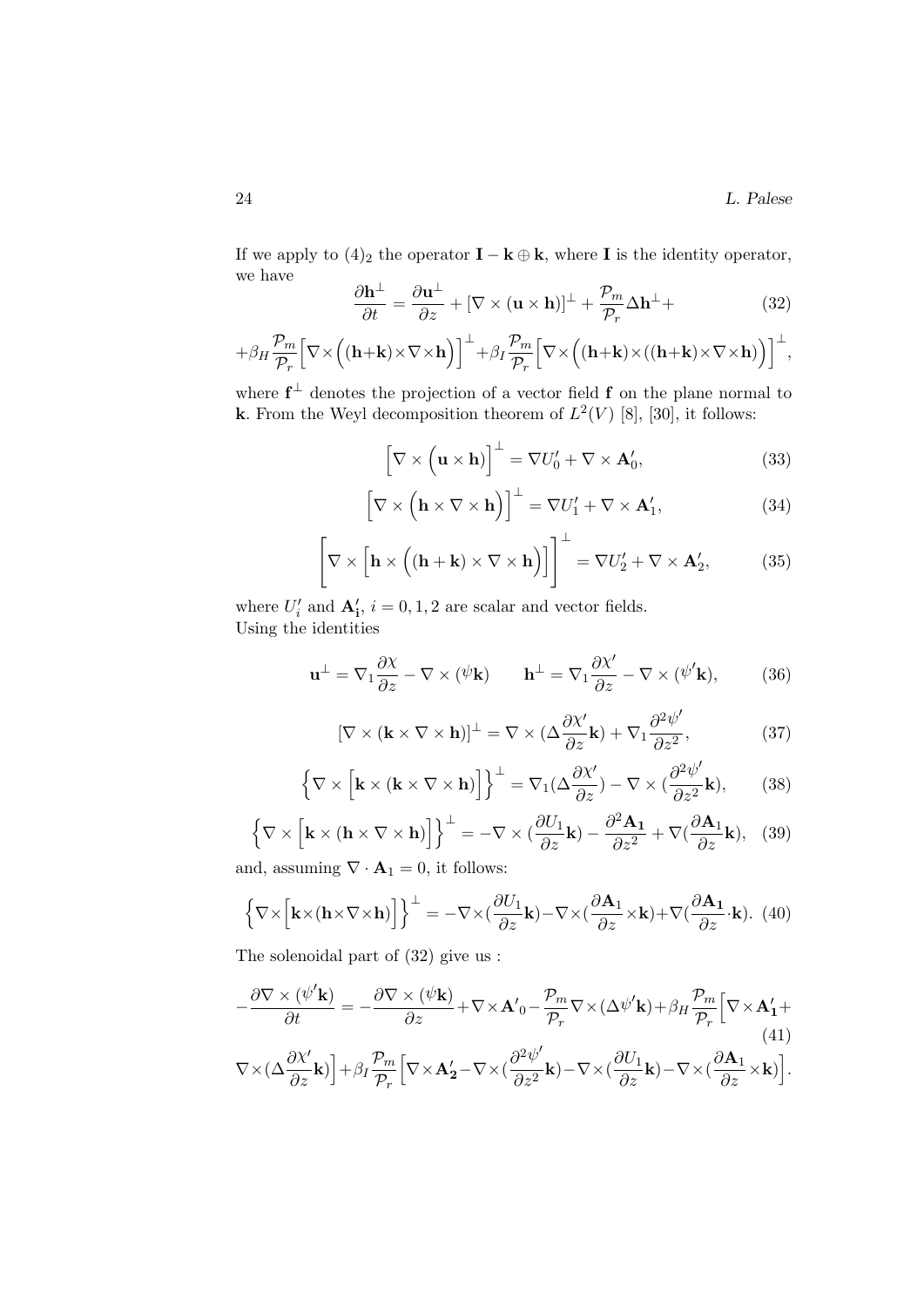It follows that

$$
-\frac{\partial \psi' \mathbf{k}}{\partial t} = -\frac{\partial \psi \mathbf{k}}{\partial z} + \mathbf{A}'_0 - \frac{\mathcal{P}_m}{\mathcal{P}_r} \Delta \psi' \mathbf{k} + \beta_H \frac{\mathcal{P}_m}{\mathcal{P}_r} \Big[ \mathbf{A}'_1 + \Delta \frac{\partial \chi'}{\partial z} \mathbf{k} \Big] +
$$
(42)  

$$
\beta_I \frac{\mathcal{P}_m}{\mathcal{P}_r} \Big[ \mathbf{A}'_2 - \frac{\partial^2 \psi'}{\partial z^2} \mathbf{k} - \frac{\partial U_1}{\partial z} \mathbf{k} - \frac{\partial \mathbf{A}_1}{\partial z} \times \mathbf{k} \Big] + \nabla F_1.
$$

Where  $F_1$  is an arbitrary scalar field.

The third component of the previous equation give us:

$$
-\frac{\partial \psi'}{\partial t} = -\frac{\partial \psi}{\partial z} + \mathbf{k} \cdot \mathbf{A}'_0 - \frac{\mathcal{P}_m}{\mathcal{P}_r} \Delta \psi' + \beta_H \frac{\mathcal{P}_m}{\mathcal{P}_r} \Big[ \mathbf{k} \cdot \mathbf{A}'_1 + \Delta \frac{\partial \chi'}{\partial z} \Big] +
$$
(43)  

$$
\beta_I \frac{\mathcal{P}_m}{\mathcal{P}_r} \Big[ \mathbf{k} \cdot \mathbf{A}'_2 - \frac{\partial^2 \psi'}{\partial z^2} - \frac{\partial U_1}{\partial z} \Big] + \mathbf{k} \cdot \nabla F_1.
$$

If we choose the scalar field  $F_1$  such that:

$$
\mathbf{k} \cdot \mathbf{A}'_0 + \beta_H \frac{\mathcal{P}_m}{\mathcal{P}_r} \mathbf{k} \cdot \mathbf{A}'_1 + \beta_I \frac{\mathcal{P}_m}{\mathcal{P}_r} \left( \mathbf{k} \cdot \mathbf{A}'_2 - \frac{\partial U_1}{\partial z} \right) + \frac{\partial F_1}{\partial z} = 0, \quad (44)
$$

we obtain the following equation for  $\psi'$ :

$$
\frac{\partial \psi'}{\partial t} = \frac{\partial \psi}{\partial z} + \frac{\mathcal{P}_m}{\mathcal{P}_r} \Delta \psi' - \beta_H \frac{\mathcal{P}_m}{\mathcal{P}_r} \Delta \frac{\partial \chi'}{\partial z} + \beta_I \frac{\mathcal{P}_m}{\mathcal{P}_r} \frac{\partial^2 \psi'}{\partial z^2}.
$$
(45)

In a similar way, starting from  $(4)_1$  we obtain the following evolution equation for  $\psi$ 

$$
\frac{\partial \psi}{\partial t} = M^2 \frac{\partial \psi'}{\partial z} + \Delta \psi.
$$
 (46)

# 4 Lyapunov stability

If we multiply (4)<sub>1</sub> by u, (4)<sub>2</sub> by  $M^2$ **h** and (4)<sub>3</sub> by  $b\vartheta$ , with b a scalar parameter, adding the resulting equations, integrating over  $V$  and taking into account the boundary conditions (5), we obtain the energy relation

$$
\frac{dE}{dt} = \mathcal{I} - \mathcal{D},\tag{47}
$$

where

$$
E(t) = \frac{1}{2} \left( \|u\|^2 + M^2 \|h\|^2 + b\|\vartheta\|^2 \right),\tag{48}
$$

$$
\mathcal{I} = \mathcal{R}\left(1 + \frac{b}{\mathcal{P}_r}\right)(\vartheta, w),\tag{49}
$$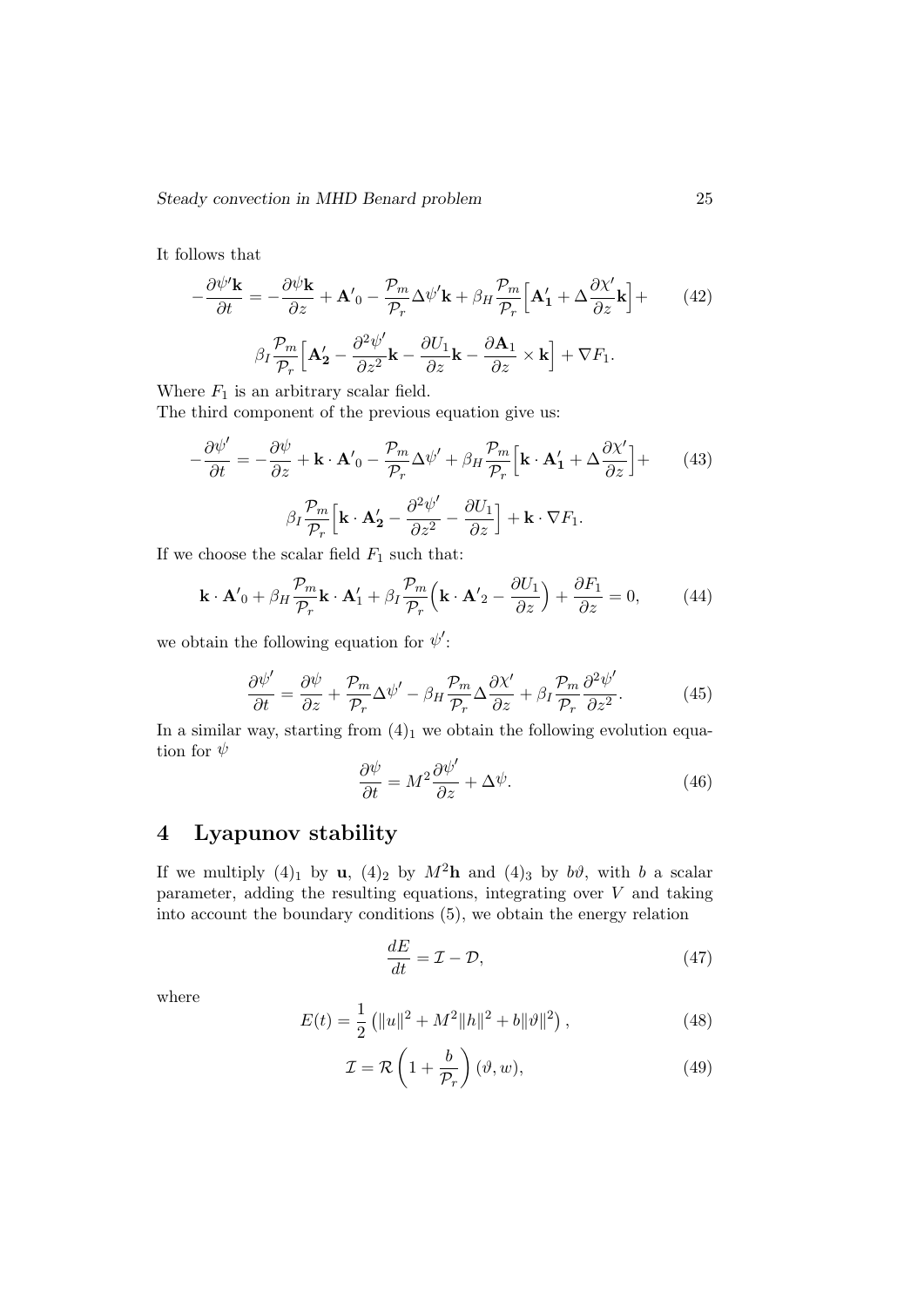26 L. Palese

$$
\mathcal{D} = \|\nabla \mathbf{u}\|^2 + M^2 \frac{\mathcal{P}_m}{\mathcal{P}_r} \|\nabla \mathbf{h}\|^2 + \frac{b}{\mathcal{P}_r} \|\nabla \vartheta\|^2 + \beta_I \frac{\mathcal{P}_m}{\mathcal{P}_r} \|( \mathbf{h} + \mathbf{k}) \times \nabla \times \mathbf{h} \|^2, (50)
$$

and  $\|\cdot\|$  and  $(\cdot, \cdot)$  are, respectively, the norm and the scalar product in  $L^2(V)$ . In (47) the Hall current disappears, the ion slip current has a stabilizing effect.

To estimate the effects of the anisotropic currents on the stability of the conduction state we define the energy  $E^*(t)$  given by

$$
E^*(t) = E(t) + d\frac{M^2}{2} \|\nabla_1 \frac{\partial \chi'}{\partial z}\|^2 + d_1 \frac{M^2}{2} \|\nabla_1 \frac{\partial \psi'}{\partial z}\|^2 + d_2 \frac{1}{2} \|\frac{\partial \psi}{\partial z}\|^2 \tag{51}
$$

Where  $d, d_1$  e  $d_2$  are some positive parameters we determine later.

If we consider the scalar product of  $\Delta_1 \chi'$  with the derivative of (31) respect to  $z$ , owing the boundary conditions  $(15)$  we obtain:

$$
\frac{1}{2}\frac{d}{dt}\|\nabla_1\frac{\partial\chi'}{\partial z}\|^2 = \left(\Delta_1\chi',\frac{\partial^3\chi}{\partial z^3}\right) + (1+\beta_I)\frac{\mathcal{P}_m}{\mathcal{P}_r}\left(\Delta\frac{\partial^2\chi'}{\partial z^2},\Delta_1\chi'\right) + \qquad(52)
$$

$$
\beta_H\frac{\mathcal{P}_m}{\mathcal{P}_r}\left(\frac{\partial^3\psi'}{\partial z^3},\Delta_1\chi'\right),
$$

because, by using  $(14)_1$  and  $(7)_3$ ,

$$
\left(\frac{d^2F}{dz^2}, \Delta_1\chi'\right) = \int_0^1 \frac{d^2F}{dz^2} dz \int_V \Delta_1\chi'(x, y, z) dV = 0.
$$
 (53)

The scalar product of  $\Delta_1 \psi'$  with (45), owing the boundary conditions (15) gives us

$$
\frac{1}{2}\frac{d}{dt}\|\nabla_1\psi'\|^2 = -\left(\Delta_1\psi',\frac{\partial\psi}{\partial z}\right) - \frac{\mathcal{P}_m}{\mathcal{P}_r}\left(\Delta\psi',\Delta_1\psi'\right) + \beta_H \frac{\mathcal{P}_m}{\mathcal{P}_r}\left(\Delta_1\psi',\Delta\frac{\partial\chi'}{\partial z}\right) - \beta_H \frac{\mathcal{P}_m}{\mathcal{P}_r}\left(\Delta_1\psi',\frac{\partial^2\psi'}{\partial z^2}\right),\tag{54}
$$

From now on, to simplify notations, we will use the subscript notation for the partial differentiation, that is  $f_z \equiv \frac{\partial f}{\partial z}$  for a function f depending on z. From  $(47)$ ,  $(49)$ ,  $(50)$ ,  $(51)$ ,  $(52)$ ,  $(54)$  and  $(46)$  we have:

$$
\frac{dE^*}{dt} < \mathcal{I}^* - \mathcal{D}^* = -\mathcal{D}^* \left( 1 - \frac{\mathcal{I}^*}{\mathcal{D}^*} \right),\tag{55}
$$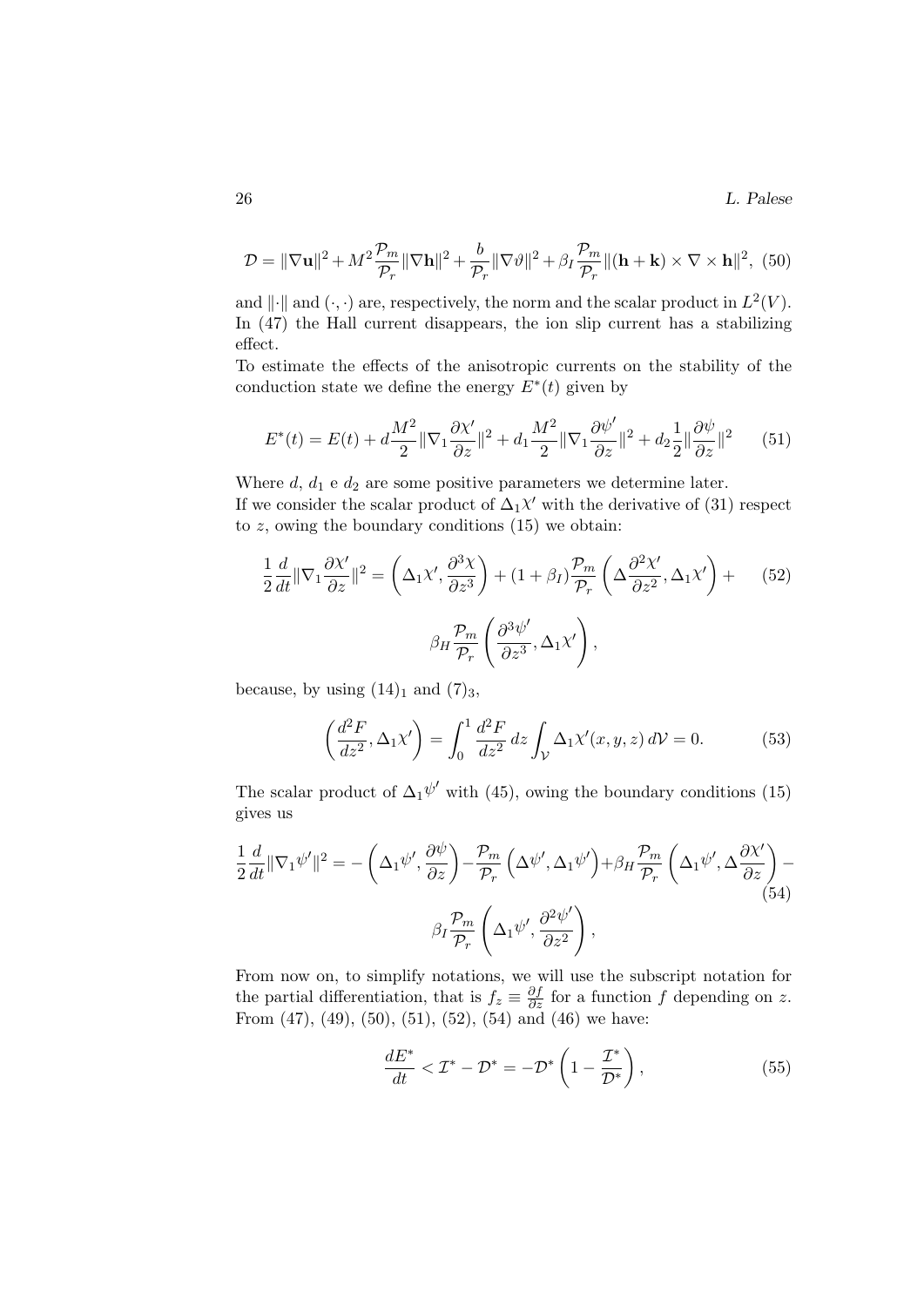where, in terms of poloidal and toroidal fields,

$$
\mathcal{I}^{*} = -\mathcal{R}(1+\frac{b}{\mathcal{P}_{r}})(\vartheta, \Delta_{1}\chi) + d M^{2}(\chi_{zzz}, \Delta_{1}\chi') + M^{2}\frac{\mathcal{P}_{m}}{\mathcal{P}_{r}}d(1+\beta_{I})(\Delta_{1}\chi', \Delta\chi'_{zz})
$$
\n(56)  
\n
$$
+\beta_{H}\frac{\mathcal{P}_{m}}{\mathcal{P}_{r}}dM^{2}(\psi'_{zzz}, \Delta_{1}\chi') - d_{1}M^{2}(\psi_{z}, \Delta_{1}\psi') + \beta_{H}\frac{\mathcal{P}_{m}}{\mathcal{P}_{r}}d_{1}M^{2}(\Delta\chi'_{z}, \Delta_{1}\psi')
$$
\n(56)  
\n
$$
-d_{1}M^{2}\frac{\mathcal{P}_{m}}{\mathcal{P}_{r}}(\Delta\psi', \Delta_{1}\psi') - \beta_{I}\frac{\mathcal{P}_{m}}{\mathcal{P}_{r}}d_{1}M^{2}(\Delta_{1}\psi', \psi'_{zz}) + d_{2}(\Delta\psi, \psi) + d_{2}M^{2}(\psi'_{z}, \psi),
$$
\n
$$
\mathcal{D}^{*} = \|\nabla\chi_{xz}\|^{2} + \|\nabla\chi_{yz}\|^{2} + \|\nabla\Delta_{1}\chi\|^{2} + \|\nabla\psi_{x}\|^{2} + \|\nabla\psi_{y}\|^{2} + \frac{b}{\mathcal{P}_{r}}\|\nabla\vartheta\|^{2} +
$$
\n
$$
+ M^{2}\frac{\mathcal{P}_{m}}{\mathcal{P}_{r}}\left\{\|\nabla\chi'_{xz}\|^{2} + \|\nabla\chi'_{yz}\|^{2} + \|\nabla\Delta_{1}\chi'\|^{2} + \|\nabla\psi'_{x}\|^{2} + \|\nabla\psi'_{y}\|^{2}\right\}.
$$
\n(57)

Taking into account that  $\chi'$  and  $\psi'$  are doubly-periodic functions, the boundedness of the functional  $\frac{\mathcal{I}^*}{\mathcal{D}^*}$  can be proved [32]. Using identities:

$$
(\Delta_1 \chi', \Delta \chi'_{zz}) = - [||\nabla \chi'_{xz}||^2 + ||\nabla \chi'_{yz}||^2],
$$
  
\n
$$
(\Delta_1 \psi', \Delta \psi') = ||\nabla \psi'_x||^2 + ||\nabla \psi'_y||^2,
$$
  
\n
$$
(\Delta_1 \psi', \psi'_{zz}) = ||\nabla_1 \psi'_z||^2,
$$
\n(58)

the energy inequality (55) we can written as follows:

$$
\frac{dE^*}{dt} < \mathcal{I}^{**} - \mathcal{D}^{**} = -\mathcal{D}^{**} \left( 1 - \frac{\mathcal{I}^{**}}{\mathcal{D}^{**}} \right),\tag{59}
$$

with

$$
\mathcal{I}^{**} = -\mathcal{R}(1+\frac{b}{\mathcal{P}_r})(\vartheta, \Delta_1\chi) + d M^2(\chi_{zzz}, \Delta_1\chi') + M^2 \frac{\mathcal{P}_m}{\mathcal{P}_r} d(1+\beta_I)\alpha(\Delta_1\chi', \Delta\chi'_{zz})
$$
\n(60)  
\n
$$
+ \beta_H \frac{\mathcal{P}_m}{\mathcal{P}_r} dM^2(\psi'_{zzz}, \Delta_1\chi') - d_1 M^2(\psi_z, \Delta_1\psi') + \beta_H \frac{\mathcal{P}_m}{\mathcal{P}_r} d_1 M^2(\Delta\chi'_z, \Delta_1\psi')
$$
\n
$$
-d_1 M^2 \beta \frac{\mathcal{P}_m}{\mathcal{P}_r} (\Delta\psi', \Delta_1\psi') - \beta_I \frac{\mathcal{P}_m}{\mathcal{P}_r} d_1 M^2 \beta(\Delta_1\psi', \psi'_{zz}) + d_2 \gamma(\Delta\psi, \psi) + d_2 M^2(\psi'_z, \psi).
$$
\n
$$
\mathcal{D}^{**} = \|\nabla\chi_{xz}\|^2 + \|\nabla\chi_{yz}\|^2 + \|\nabla\Delta_1\chi\|^2 + \|\nabla\psi_x\|^2 + \|\nabla\psi_y\|^2 + \frac{b}{\mathcal{P}_r} \|\nabla\vartheta\|^2 +
$$
\n
$$
+ M^2 \frac{\mathcal{P}_m}{\mathcal{P}_r} \Big\{ [1 + d(1 - \alpha)(1 + \beta_I)] \Big[ \|\nabla\chi'_{xz}\|^2 + \|\nabla\chi'_{yz}\|^2 \Big] + \|\nabla\Delta_1\chi'\|^2 +
$$
\n
$$
[1 + d_1(1 - \beta)] \Big[ \|\nabla\psi'_x\|^2 + \|\nabla\psi'_y\|^2 \Big] + d_1(1 - \beta)\beta_I \|\nabla_1\psi'_z\|^2 \Big\}
$$
\n(61)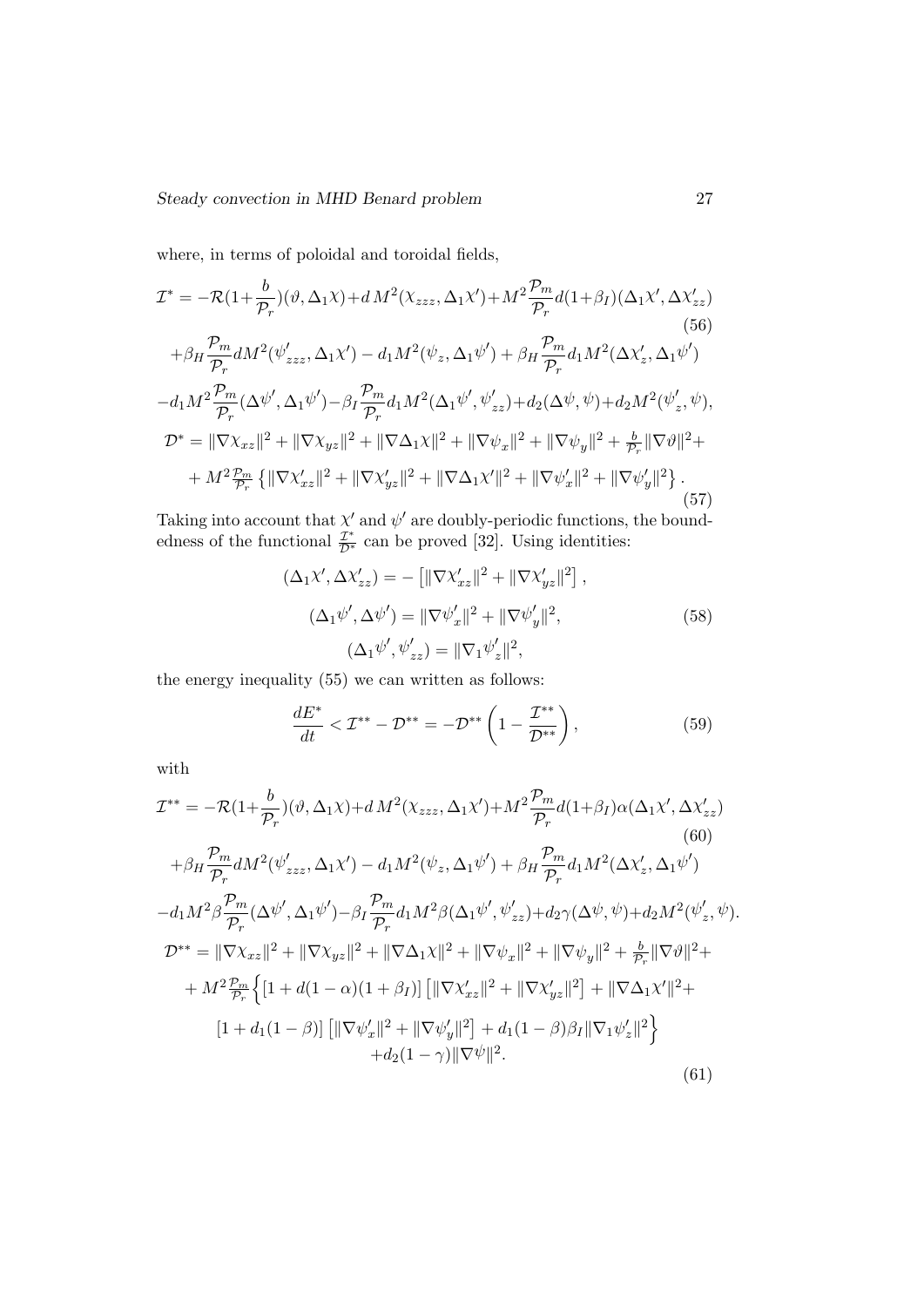Where the constants  $\alpha$ ,  $\beta$  and  $\gamma$ , we determine later, must satisfy the inequalities

$$
1 + d(1 - \alpha)(1 + \beta_I) > 0, \quad 1 - \beta > 0, \quad 1 - \gamma > 0,
$$
 (62)

in order to  $D^{**}$  be positive definite. Let us define

$$
\frac{1}{\sqrt{\mathcal{R}_a^*}} = \max_{\mathcal{K}} \frac{\mathcal{I}^{**}}{\mathcal{D}^{**}} \tag{63}
$$

in the class  $K$  of the kinematically admissible functions. From  $(55)$ , if  $E^*(t)$  is positive definite, it follows that the inequality

$$
\sqrt{\mathcal{R}_a^*} \ge 1\tag{64}
$$

is a sufficient condition of the linear and nonlinear asymptotic Lyapunov stability of the conduction state.

In the next section we shall determine the region of the parameters space where the inequality (64) is satisfied.

# 5 The nonlinear stability bound

We study now the variational problem (63) in terms of the independent fields  $(X, X', \psi, \psi', \vartheta)$  verifying the boundary conditions (5), (15). The Euler equations associated to the maximum problem (63) are:

$$
\begin{cases}\n-\mathcal{R}\left(1+\frac{b}{\mathcal{P}_r}\right)\Delta_1\vartheta - M^2d\Delta_1\chi'_{zzz} + \frac{2}{\sqrt{\mathcal{R}_a^*}}\Delta\Delta\Delta_1\chi = 0, \\
-\mathcal{R}\left(1+\frac{b}{\mathcal{P}_r}\right)\Delta_1\chi + \frac{2}{\sqrt{\mathcal{R}_a^*}}\frac{b}{\mathcal{P}_r}\Delta\vartheta = 0, \\
d\Delta_1\chi_{zzz} + 2\frac{\mathcal{P}_m}{\mathcal{P}_r}(1+\beta_I)d\alpha\Delta\Delta_1\chi'_{zz} + \beta_H\frac{\mathcal{P}_m}{\mathcal{P}_r}\left(d\Delta_1\psi'_{zzz} - d_1\Delta\Delta_1\psi'_{z}\right) + \\
+\frac{2}{\sqrt{\mathcal{R}_a^*}}\frac{\mathcal{P}_m}{\mathcal{P}_r}\left[\Delta\Delta\Delta_1\chi' + d(1-\alpha)(1+\beta_I)\Delta\Delta_1\chi'_{zz}\right] = 0, \\
d_1M^2\Delta_1\psi'_z + d_2M^2\psi'_z + 2\left[d_2[\gamma + \frac{1}{\sqrt{\mathcal{R}_a^*}}(1-\gamma)]\Delta\psi - \frac{1}{\sqrt{\mathcal{R}_a^*}}\Delta\Delta_1\psi\right] = 0, \\
-d_1\Delta_1\psi_z + \beta_H\frac{\mathcal{P}_m}{\mathcal{P}_r}\left(d_1\Delta\Delta_1\chi'_z - d\Delta_1\chi'_{zzz}\right) - 2d_1\beta\frac{\mathcal{P}_m}{\mathcal{P}_r}\left(\Delta\Delta_1\psi' + \beta_I\Delta_1\psi'_{zz}\right) - \\
d_2\psi_z - \frac{2}{\sqrt{\mathcal{R}_a^*}}\frac{\mathcal{P}_m}{\mathcal{P}_r}\left[\Delta\Delta_1\psi' + d_1(1-\beta)[\Delta\Delta_1\psi' + \beta_I\Delta_1\psi'_{zz}] \right] = 0. \n\end{cases} \tag{65}
$$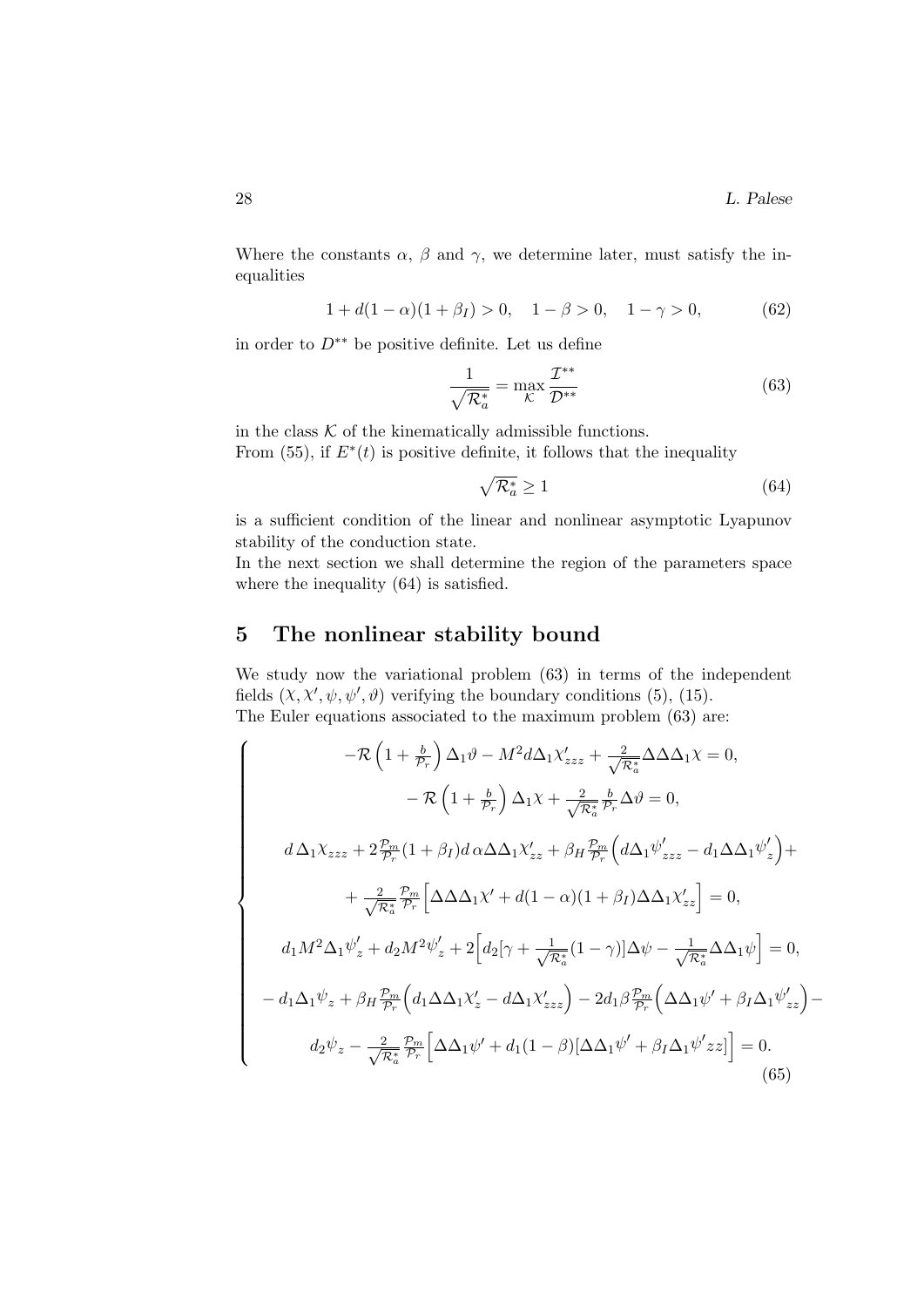In the class of normal mode perturbations

$$
(X, X', \vartheta, \psi, \psi') = (X(z), K(z), \Theta(z), \Psi(z), \Psi'(z)) \exp[i(k_x x + k_y y) + \sigma t],
$$
\n(66)

with  $\sigma \in \mathbf{C}$ , after assuming

$$
X(z) = \sum_{n=0}^{\infty} X_n \sin(n\pi z),
$$
\n(67)

where  $X_n \equiv (X,\sin(n\pi z))$  are the Fourier coefficients, from the Euler equations (65) we obtain:

$$
-\left[\mathcal{R}\left(1+\frac{b}{\mathcal{P}_r}\right)\right]^2 \frac{\mathcal{P}_r}{b} \frac{\sqrt{\mathcal{R}_a^*}}{2} k^2 + \frac{2}{\sqrt{\mathcal{R}_a^*}} B_n^3 =
$$
\n
$$
\frac{M^2 \frac{\mathcal{P}_r}{\mathcal{P}_m} d^2 k^2 n^6 \pi^6 B_n \mathcal{N}}{2\left\{n^2 \pi^2 k^2 (1+\beta_I) dF_\alpha B_n + \frac{1}{\sqrt{\mathcal{R}_a^*}} B_n^2 k^2\right\} \mathcal{N} + 2\frac{\beta_H^2}{M^2} n^2 \pi^2 \mathcal{D}}.
$$
\n(68)

In (68)

$$
\mathcal{N} = (d_2 - d_1 k^2)^2 n^2 \pi^2 \frac{\mathcal{P}_r}{\mathcal{P}_m} - \frac{4B_n}{M^2} \Big\{ d_1 F_\beta [k^4 + k^2 n^2 \pi^2 (1 + \beta_I)] + \frac{1}{\sqrt{\mathcal{R}_a^*}} B_n k^2 \Big\}.
$$
\n
$$
\Big\{ \frac{1}{\sqrt{\mathcal{R}_a^*}} k^2 - d_2 F_\gamma \Big\},
$$
\n
$$
\mathcal{D} = k^4 (d_1 B_n - d n^2 \pi^2)^2 B_n \Big\{ \frac{1}{\sqrt{\mathcal{R}_a^*}} k^2 - d_2 F_\gamma \Big\},
$$
\n(70)

$$
F_{\alpha} = \alpha + \frac{1}{\sqrt{\mathcal{R}_a^*}} (1 - \alpha), \quad F_{\beta} = \beta + \frac{1}{\sqrt{\mathcal{R}_a^*}} (1 - \beta), \quad F_{\gamma} = -\gamma - \frac{1}{\sqrt{\mathcal{R}_a^*}} (1 - \gamma),
$$
\n(71)

with  $B_n = n^2 \pi^2 + k^2$ .

In order to obtain the largest stability domain in the parameter space, we must differentiate ( 68) with respect to the parameters. Introducing the function

> $F_{12} = \frac{(d_2 - d_1k^2)^2}{R_1(1 - k_1k_1)}$  $B_n(\frac{1}{\sqrt{2}})$  $\frac{1}{\mathcal{R}^*_a}k^2 - d_2F_\gamma$  $(72)$

(68) becomes:

$$
-\left[\mathcal{R}\left(1+\frac{b}{\mathcal{P}_r}\right)\right]^2 \frac{\mathcal{P}_r}{b} \frac{\sqrt{\mathcal{R}_a^*}}{2} k^2 + \frac{2}{\sqrt{\mathcal{R}_a^*}} B_n^3 = \frac{M^2}{2} \frac{\mathcal{P}_r}{\mathcal{P}_m} d^2 k^2 n^6 \pi^6 B_n. \tag{73}
$$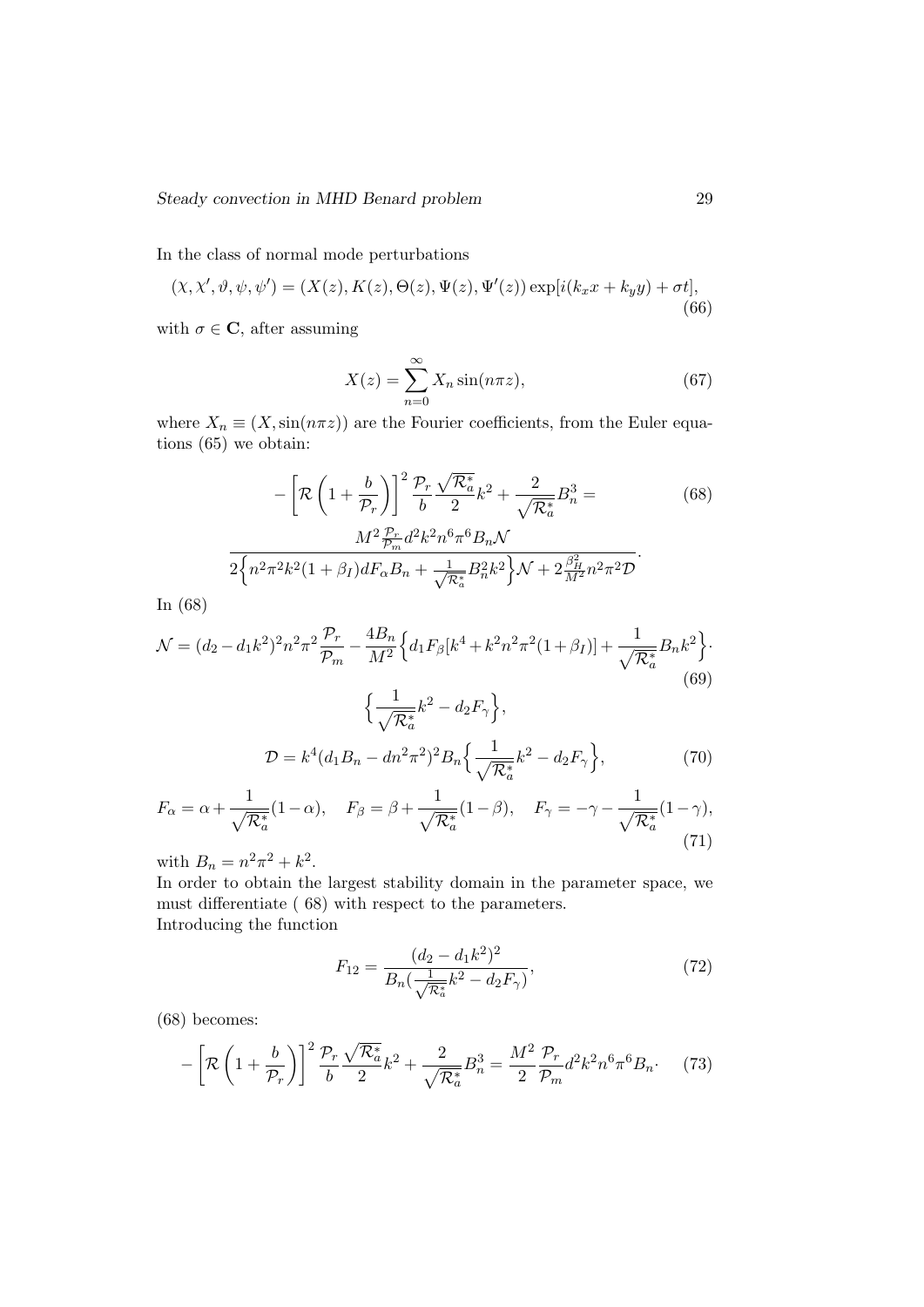$$
\frac{G_{12}}{\left\{n^2\pi^2k^2(1+\beta_I)dF_{\alpha}B_n+\frac{1}{\sqrt{\mathcal{R}^*_a}}B_n^2k^2\right\}G_{12}+\frac{\beta_H^2}{M^2}n^2\pi^2k^4(d_1B_n-dn^2\pi^2)^2},
$$

where:

$$
G_{12} = n^2 \pi^2 \frac{\mathcal{P}_r}{\mathcal{P}_m} F_{12} - \frac{4}{M^2} \left\{ \left[ k^4 + k^2 n^2 \pi^2 (1 + \beta_I) \right] d_1 F_\beta + \frac{1}{\sqrt{\mathcal{R}_a^*}} B_n k^2 \right\}.
$$
 (74)

The partial derivative of the right hand side  $(73)$ , with respect to  $d_2$ , is zero iff:

$$
d_2 = k^2 \left(\frac{2}{F_\gamma \sqrt{\mathcal{R}_a^*}} - d_1\right). \tag{75}
$$

Substituting (75) into (73) we have:

$$
\left[-\mathcal{R}\left(1+\frac{b}{\mathcal{P}_r}\right)\right]^2 \frac{\mathcal{P}_r}{b} \frac{\sqrt{\mathcal{R}_a^*}}{2} k^2 + \frac{2}{\sqrt{\mathcal{R}_a^*}} B_n^3 = 2M^2 \frac{\mathcal{P}_r}{\mathcal{P}_m} d^2 k^2 n^6 \pi^6 B_n. \tag{76}
$$

$$
\frac{1}{4B_n \left\{ n^2 \pi^2 k^2 (1+\beta_I) dF_\alpha + \frac{1}{\sqrt{R_a^*}} B_n k^2 \right\} H_1 + \beta_H^2 n^2 \pi^2 k^2 (d_1 B_n - d n^2 \pi^2)^2},
$$

where  $H_1$  is given by

$$
H_1 = M^2 \frac{\mathcal{P}_r}{\mathcal{P}_m} \frac{n^2 \pi^2}{B_n F_\gamma^2} \Big( d_1 F_\gamma - \frac{1}{\sqrt{\mathcal{R}_a^*}} \Big) - \Big\{ d_1 F_\beta \big[ k^2 + n^2 \pi^2 (1 + \beta_I) \Big] + \frac{1}{\sqrt{\mathcal{R}_a^*}} B_n \Big\}.
$$
\n(77)

The partial derivative of the right hand side of  $(76)$ , with respect to  $d_1$ , is zero iff

$$
d_1 = -d\frac{n^2\pi^2}{B_n} + \frac{2}{\sqrt{\mathcal{R}_a^*}} \frac{X_n}{Y_{n\beta\gamma}}
$$
(78)

where

$$
X_n = B_n + M^2 \frac{\mathcal{P}_r}{\mathcal{P}_m} \frac{n^2 \pi^2}{B_n F_\gamma^2} \tag{79}
$$

$$
Y_{n\beta\gamma} = M^2 \frac{\mathcal{P}_r}{\mathcal{P}_m} \frac{n^2 \pi^2}{B_n F_\gamma} - F_\beta \left[ k^2 + n^2 \pi^2 (1 + \beta_I) \right]. \tag{80}
$$

Introducing (78) in (76) we have:

$$
-\left[\mathcal{R}\left(1+\frac{b}{\mathcal{P}_r}\right)\right]^2 \frac{\mathcal{P}_r}{b} \frac{\sqrt{\mathcal{R}_a^*}}{2} k^2 + \frac{2}{\sqrt{\mathcal{R}_a^*}} B_n^3 = \frac{M^2}{2} d^2 \frac{\mathcal{P}_r}{\mathcal{P}_m} n^6 \pi^6 B_n. \tag{81}
$$

$$
\frac{Y_{n\beta\gamma}}{\left\{n^2\pi^2(1+\beta_I)dF_{\alpha}+\frac{1}{\sqrt{\mathcal{R}_a^*}}B_n\right\}B_nY_{n\beta\gamma}+\beta_H^2n^2\pi^2B_n\left(\frac{B_n}{\sqrt{\mathcal{R}_a^*}}\frac{X_n}{Y_{n\beta\gamma}}-dn^2\pi^2\right)}.
$$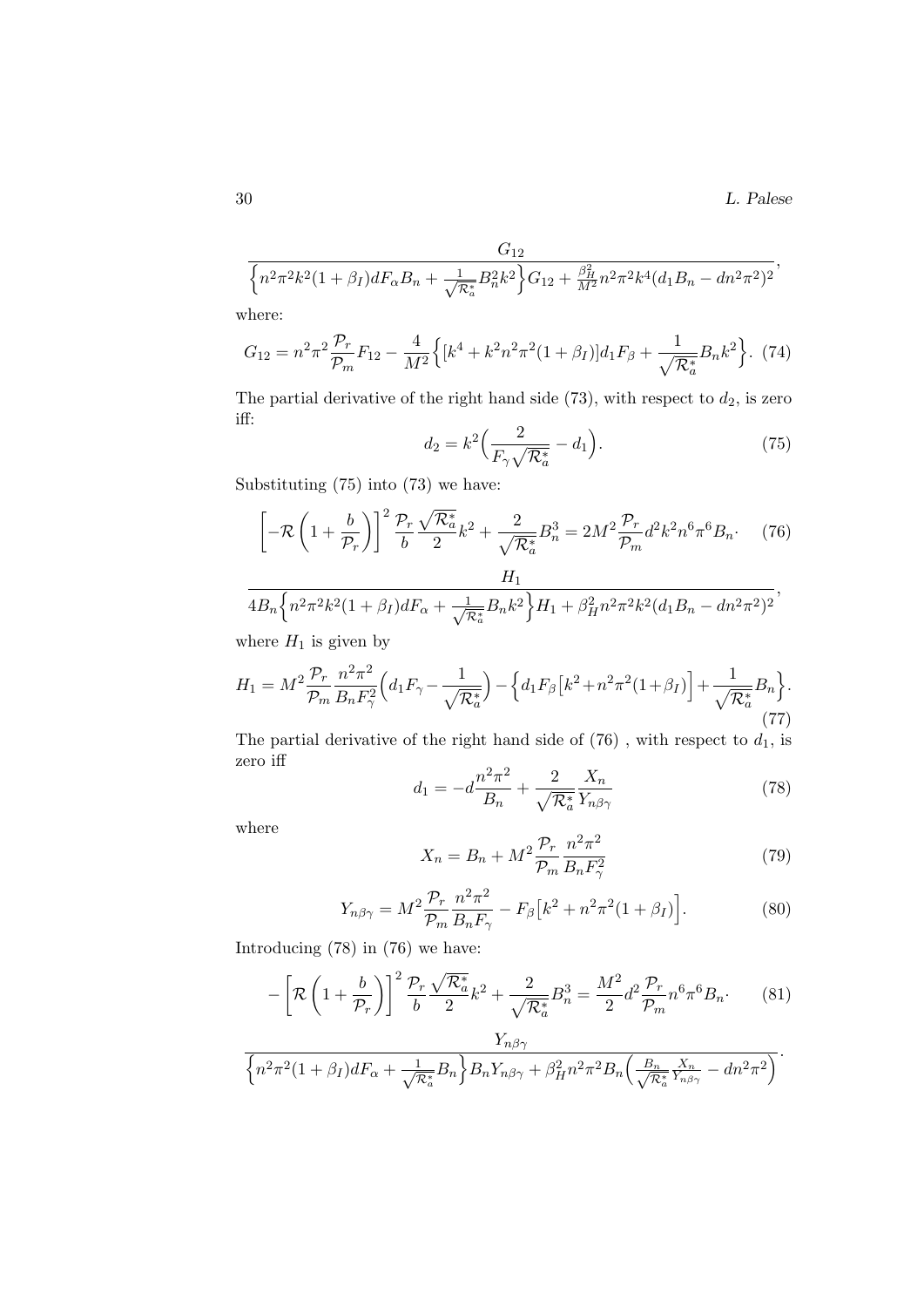The partial derivative of the right hand side of  $(81)$ , with respect to d, is zero iff  $\overline{a}$  $\overline{2}$ 

$$
d = -\frac{2}{\sqrt{\mathcal{R}_a^*}} \frac{B_n}{Y_{n\beta\gamma}} \frac{Y_{n\beta\gamma}^2 + \beta_H^2 n^2 \pi^2 X_n}{n^2 \pi^2 (1 + \beta_I) F_\alpha Y_{n\beta\gamma} - \beta_H^2 n^4 \pi^4}.
$$
(82)

If  $d$  is given by  $(82)$ ,  $(81)$  becomes:

$$
-\mathcal{R}\left(1+\frac{b}{\mathcal{P}_r}\right)^2 \frac{\mathcal{P}_r}{b} \frac{\sqrt{\mathcal{R}_a^*}}{2} k^2 + \frac{2}{\sqrt{\mathcal{R}_a^*}} B_n^3 = -\frac{2}{\sqrt{\mathcal{R}_a^*}} M^2 \frac{\mathcal{P}_r}{\mathcal{P}_m} n^6 \pi^6 B_n. \tag{83}
$$

$$
\frac{Y_{n\beta\gamma}^2 + \beta_H^2 n^2 \pi^2 X_n}{\left\{n^2 \pi^2 (1+\beta_I) F_\alpha Y_{n\beta\gamma} - \beta_H^2 n^4 \pi^4\right\}^2}.
$$

The partial derivative of the right hand side of (83) with respect to  $Y_{n\beta\gamma}$  is zero iff

$$
Y_{n\beta\gamma} = -F_{\alpha}(1+\beta_I)X_n.
$$
\n(84)

In this case from (83) we obtain:

$$
-\left[\mathcal{R}\left(1+\frac{b}{\mathcal{P}_r}\right)\right]^2 \frac{\mathcal{P}_r}{b} \frac{\sqrt{\mathcal{R}_a^*}}{2} k^2 + \frac{2}{\sqrt{\mathcal{R}_a^*}} B_n^3 = -\frac{2}{\sqrt{\mathcal{R}_a^*}} M^2 \frac{\mathcal{P}_r}{\mathcal{P}_m} n^6 \pi^6 B_n. \tag{85}
$$

$$
B_n + M^2 \frac{\mathcal{P}_r}{\mathcal{P}_m} \frac{n^2 \pi^2}{B_n F_\gamma^2}
$$

$$
n^4 \pi^4 (1+\beta_I) \left[B_n + M^2 \frac{\mathcal{P}_r}{\mathcal{P}_m} \frac{n^2 \pi^2}{B_n F_\gamma^2}\right] + \beta_H^2 n^6 \pi^6.
$$

If we choose

$$
F_{\alpha} = -\frac{1}{\sqrt{1 + \beta_I}} \quad F_{\gamma} = \frac{1}{\sqrt{1 + \beta_I B_n \left(M^2 \frac{\mathcal{P}_r}{\mathcal{P}_m}\right)^{-1}}},\tag{86}
$$

after performing the partial derivative with respect to  $b$ ,  $(83)$  becomes

$$
\mathcal{R}^{2}\mathcal{R}_{a}^{*}k^{2} = B_{n}^{3} + M^{2}\frac{\mathcal{P}_{r}}{\mathcal{P}_{m}}n^{2}\pi^{2}B_{n}
$$

$$
\cdot \frac{B_{n}^{2} + \beta_{I}B_{n}n^{2}\pi^{2} + M^{2}\frac{\mathcal{P}_{r}}{\mathcal{P}_{m}}n^{2}\pi^{2}}{\left(B_{n}^{2} + \beta_{I}B_{n}n^{2}\pi^{2} + M^{2}\frac{\mathcal{P}_{r}}{\mathcal{P}_{m}}n^{2}\pi^{2}\right)\left(1 + \beta_{I}\right) + \beta_{H}^{2}n^{2}\pi^{2}B_{n}}
$$
(87)

The relation (80), taking into account (84) allows us to determine  $F_\beta =$  $F_\beta(F_\gamma).$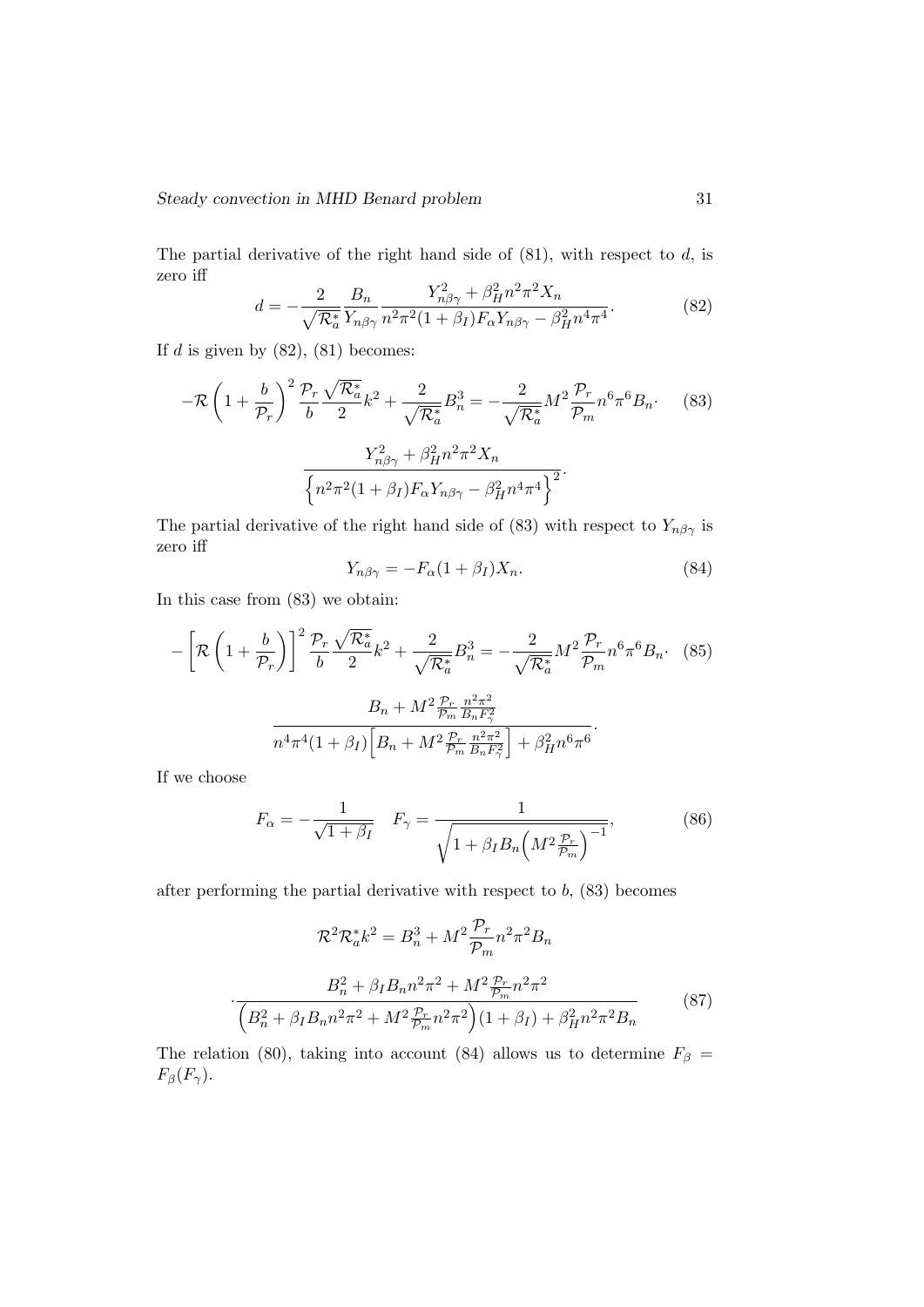32 L. Palese

From  $(78)$   $(82)$ ,  $(84)$ ,  $(86)_1$  we obtain

$$
d = \frac{2}{\sqrt{\mathcal{R}_a^*}} \frac{B_n}{n^2 \pi^2} \frac{1}{\sqrt{1 + \beta_I}}, \quad d_1 = 0.
$$
 (88)

From (89) it follows

$$
d_2 = \frac{2}{\sqrt{\mathcal{R}_a^*}} k^2 \sqrt{1 + \beta_I B_n \left(M^2 \frac{\mathcal{P}_r}{\mathcal{P}_m}\right)^{-1}},\tag{89}
$$

the energy  $E^*$  is then positive definite. From (71) and (86) we obtain

$$
\alpha = -\frac{\sqrt{1+\beta_I} + \sqrt{\mathcal{R}_a^*}}{\sqrt{1+\beta_I}(\sqrt{\mathcal{R}_a^*}-1)},\tag{90}
$$

and

$$
\gamma = \frac{\sqrt{1 + \beta_I B_n \left(M^2 \frac{\mathcal{P}_r}{\mathcal{P}_m}\right)^{-1}} + \sqrt{\mathcal{R}_a^*}}{\sqrt{1 + \beta_I B_n \left(M^2 \frac{\mathcal{P}_r}{\mathcal{P}_m}\right)^{-1}} (1 - \sqrt{\mathcal{R}_a^*})},
$$

whence, for  $\sqrt{\mathcal{R}_a^*} > 1$   $\alpha < 0$ ,  $\gamma < 0$ , and the inequalities  $(62)_{1,3}$  are satisfied. The inequality  $(62)_2$  is not relevant because in the energy relation the term  $(1 - \beta)$  disappears being  $d_1 = 0$ .

The minimum of (87) with respect to  $n \in \mathbb{N}$  is attained for  $n = 1$ , therefore, as a function of  $x = \frac{k^2}{\pi^2}$ ,  $\mathcal{R}_a^*$  is given by:

$$
\mathcal{R}^2 \mathcal{R}_a^* = \pi^4 \frac{1+x}{x}.\tag{91}
$$

$$
\left\{ (1+x)^2 + \frac{M^2}{\pi^2} \frac{\mathcal{P}_r}{\mathcal{P}_m} \frac{(1+x)^2 + \beta_I (1+x) + \frac{M^2}{\pi^2} \frac{\mathcal{P}_r}{\mathcal{P}_m}}{\left( (1+x)^2 + \beta_I (1+x) + \frac{M^2}{\pi^2} \frac{\mathcal{P}_r}{\mathcal{P}_m} \right) (1+\beta_I) + \beta_H^2 (1+x) \right\}.
$$

If  $\beta_I = 0$  from (91) we derive

 $\int$ 

$$
\mathcal{R}^2 \mathcal{R}_a^* = \pi^4 \frac{1+x}{x}.
$$
\n
$$
(1+x)^2 + \frac{M^2}{\pi^2} \frac{\mathcal{P}_r}{\mathcal{P}_m} \frac{(1+x)^2 + \frac{M^2}{\pi^2} \frac{\mathcal{P}_r}{\mathcal{P}_m}}{(1+x)^2 + \frac{M^2}{\pi^2} \frac{\mathcal{P}_r}{\mathcal{P}_m} + \beta_H^2 (1+x)}\right\}
$$
\n(92)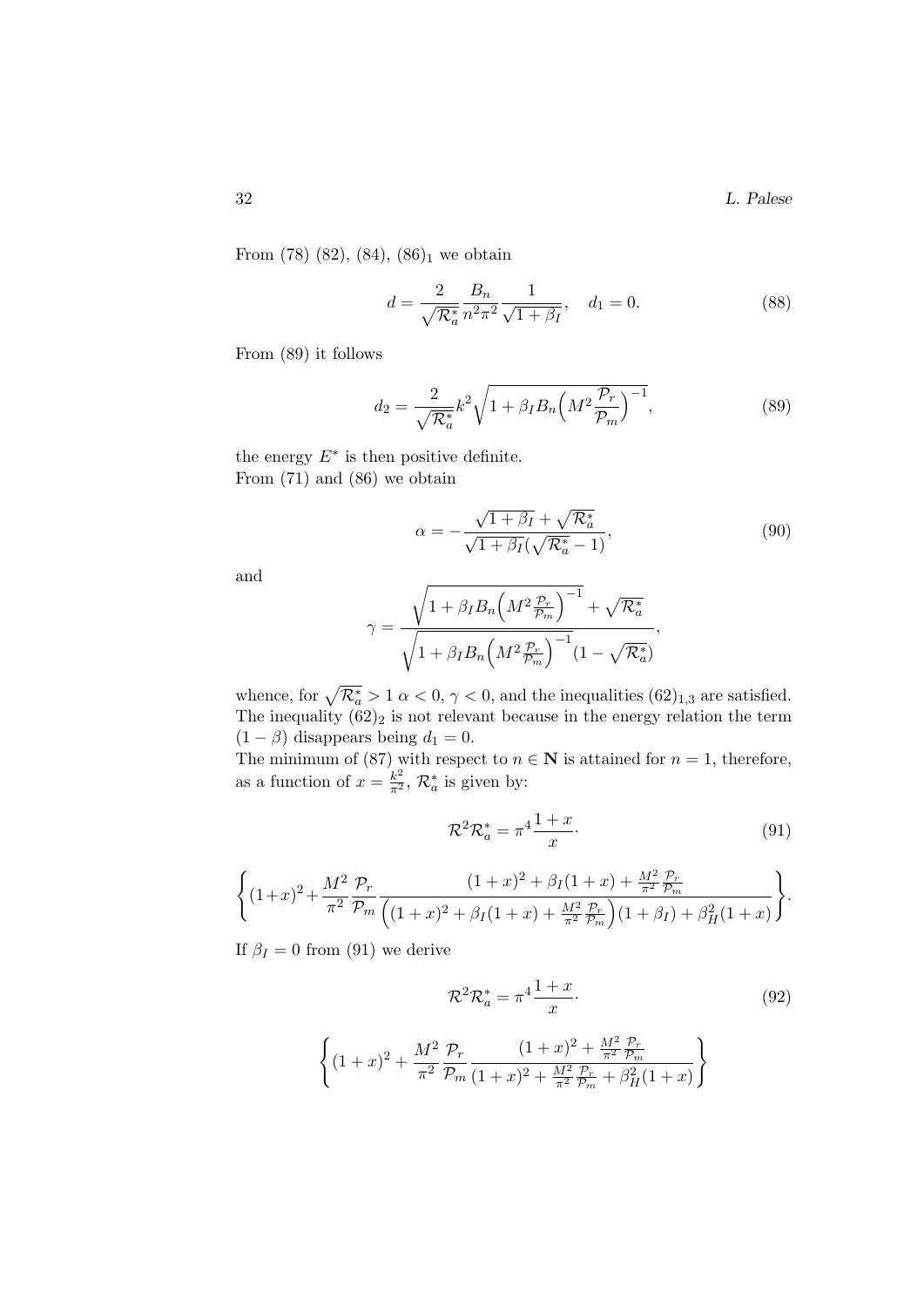If  $\beta_I = \beta_H = 0$  from (91) we derive

$$
\mathcal{R}^2 \mathcal{R}_a^* = \pi^4 \frac{1+x}{x} \left\{ (1+x)^2 + \frac{M^2}{\pi^2} \frac{\mathcal{P}_r}{\mathcal{P}_m} \right\} \tag{93}
$$

The right hand side of (91) represents exactly the critical function of linear instability in presence of Hall and ion-slip currents, if the principle of exchange of stabilities holds [33].

Obviously we find again, if  $\beta_H = \beta_I = 0$ , the results in [24] and, if  $\beta_I = 0$  $\beta_H \neq 0$ , in a simpler way, the stability bound obtained in [25] We have so proved the following

Theorem 1. If the principle of exchange of stabilities holds, the inequality

$$
1 \leq \mathcal{R}_a^*,\tag{94}
$$

with  $\mathcal{R}^*_a$  given by (91), is a sufficient condition of linear and non linear Lyapunov stability, that is, the linear and non linear stability bounds coincide if instability occurs as stationary convection.

Indeed

$$
\mathcal{R}_a^* \ge 1 \Longleftrightarrow \mathcal{R}^2 \le \mathcal{R}^*
$$
  

$$
\mathcal{R}^* = \pi^4 \frac{1+x}{x} \left\{ (1+x)^2 + \frac{M^2}{\pi^2} \frac{\mathcal{P}_r}{\mathcal{P}_m} \frac{(1+x)^2 + \beta_I (1+x) + M^2 \frac{\mathcal{P}_r}{\mathcal{P}_m}}{\left( (1+x)^2 + \beta_I (1+x) + \frac{M^2}{\pi^2} \frac{\mathcal{P}_r}{\mathcal{P}_m} \right) (1+\beta_I) + \beta_H^2 (1+x)} \right\},
$$
(95)

where  $\mathcal{R}^*$  is exactly the Rayleigh function of the linear instability theory, if the principle of exchange of stabilities holds [33].

# Conclusions

The classical  $L^2$  norm is, as well known, too weak to evaluate some stabilizing or instabilizing effects of varying-sign terms in the perturbation equations.

Iin literature there are many variants aimed to obtain the largest stability domain in the parameter space.

In [27], in the chapter about variants of the energy method, symmetry and optimality condition, referring to the perturbation evolution equations, we highlighted: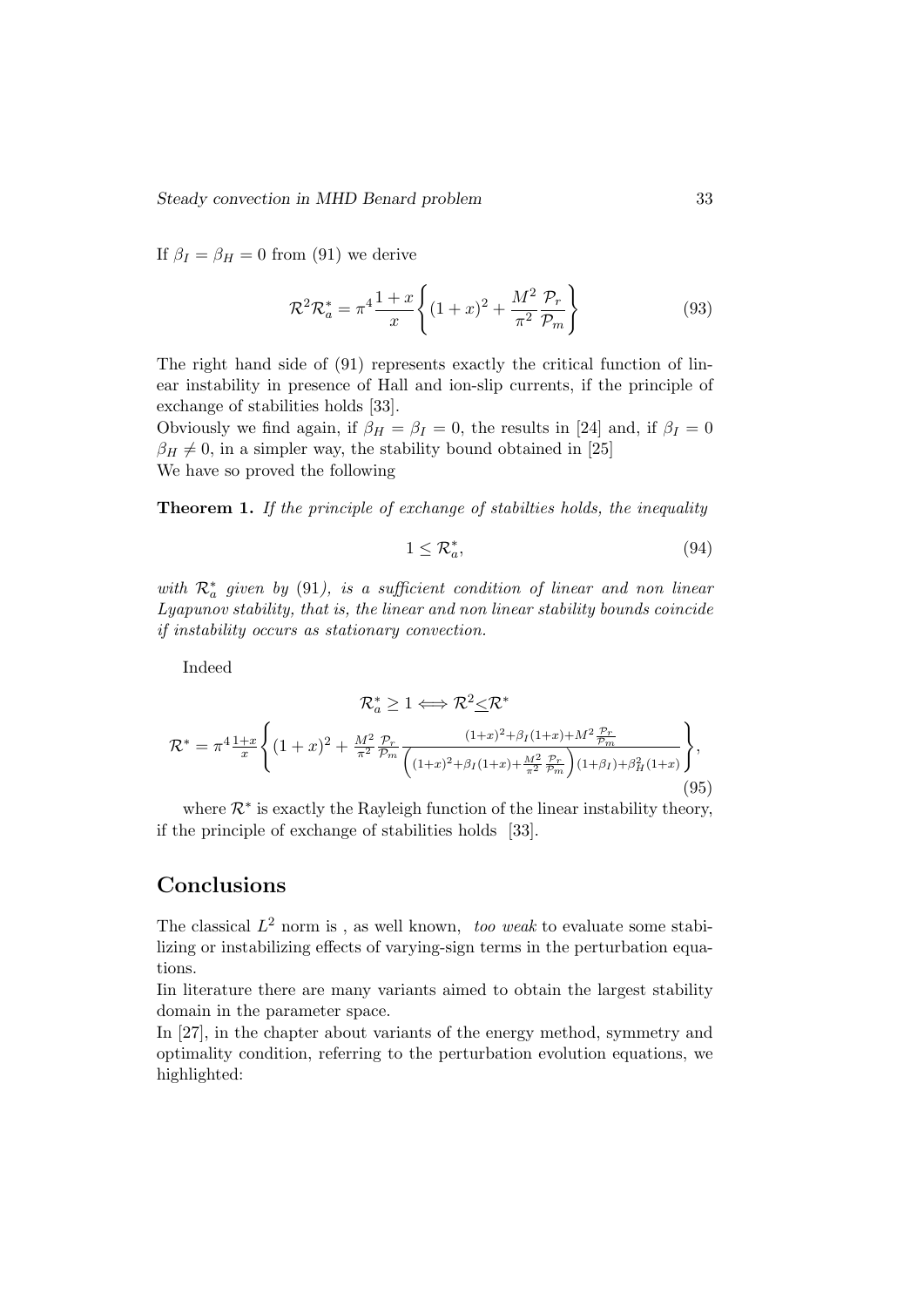. . . the central idea of the present variant is to change just these differential equations, and not those integral deduced from them. Moreover this semplification must be done in such a way that the energy relation assumes the simplest form.

Following this approach in this paper the problem governing the perturbation evolution is reformulated in terms of some essential variables, by splitting the perturbation equations in the solenoidal and potential parts, obtaining some of the equations derived in [33] to study linear instability by the normal modes technique.

Differentiating with respect to the parameters involved in the Lyapunov function, we obtained a nonlinear stability bound that coincides with the linear one, in the subspace of the parameter space where instability occurs as stationary convection.

## 6 References

#### References

- [1] D. D. Joseph. On the stability of the Boussinesq equations. Arch. Rat. Mech. Anal. 20:59-71, 1965.
- [2] D. D. Joseph. Nonlinear stability of the Boussinesq equations by the method of energy. Arch. Rat. Mech. Anal. 22:163-184, 1966 .
- [3] D. D. Joseph. Global Stability of the Conduction-Diffusion Solution. Arch. Rat. Mech. Anal. 36, 4:285-292, 1970.
- [4] D. D. Joseph. Stability of fluid motions. I-II, Springer, Berlin, 1976.
- [5] G. Prodi. Teoremi di tipo locale per il sistema di Navier-Stokes e stabilit`a delle soluzioni stazionarie. Rend. Sem. Mat. Padova. 32: 374- 397, 1962.
- [6] V. I. Yudovich. On the stability of stationary flow of viscous incompressible fluids. Dokl. Akad. Nauk. SSSR. 161, 5:1037-1040, 1965. (Russian) (translated as Soviet Physics Dokl. 10, 4:293-295, 1965).
- [7] B. Straughan. The Energy Method, Stability and Nonlinear Convection. 2nd. ed. Ser. in Appl. Math. Sci., 91, Springer, New York, 2003.
- [8] A. Georgescu. Hydrodynamic stability theory. Kluwer, Dordrecht, 1985.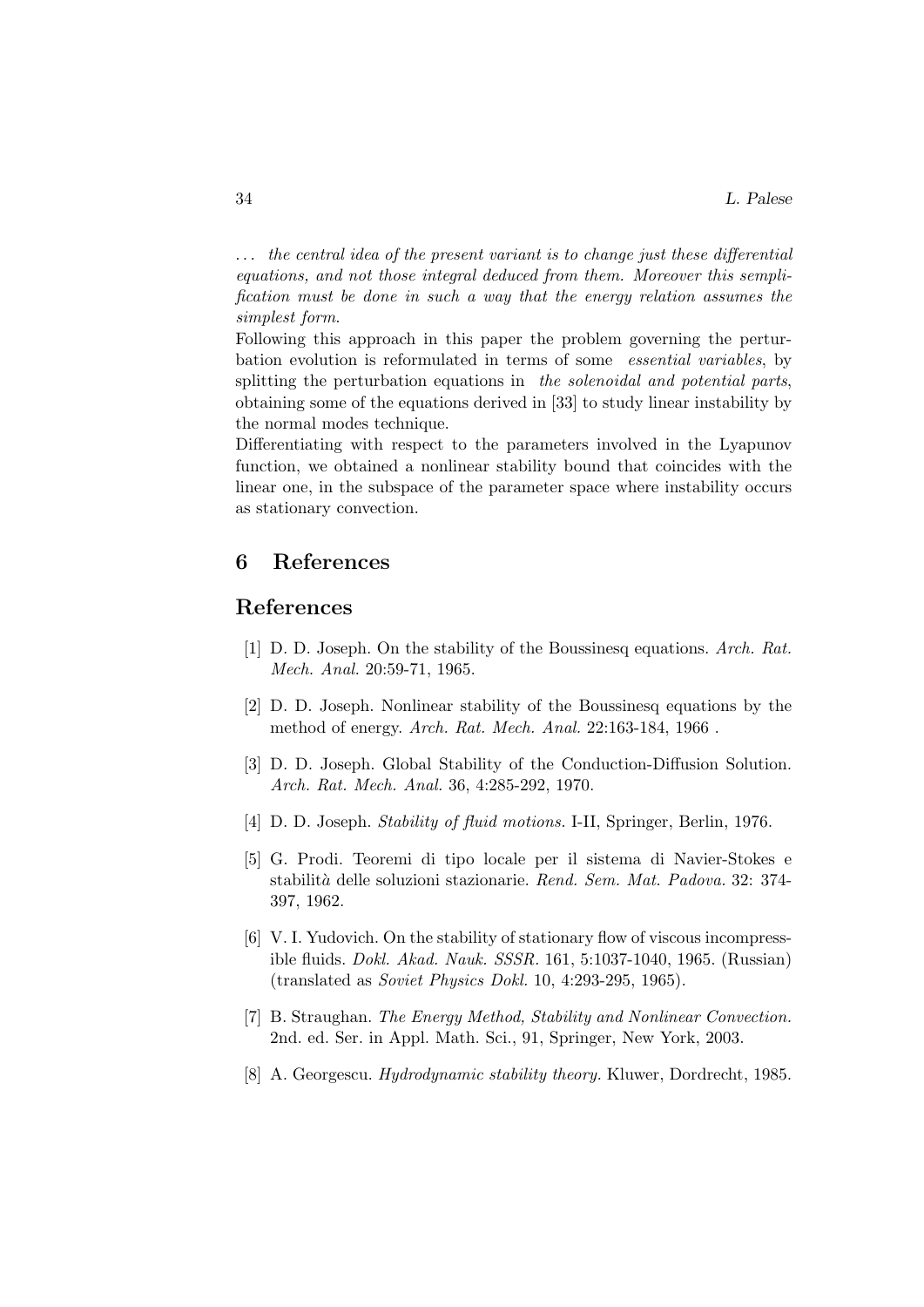- [9] G. P. Galdi, M. Padula. A new approach to energy theory in the stability of fluid motion. Arch. Rat. Mech. Anal. 110, 3:187-286, 1990.
- [10] G. P. Galdi, B. Straughan. A nonlinear analysis of the stabilizing effect of rotation in the Bénard problem. Proc. Royal Soc. of London, Ser. Al. 402, 1823:257-283, 1985.
- [11] S. Rionero, G. Mulone. A nonlinear stability analysis of the magnetic Bé nard problem through the Liapunov direct method. Arch.Rat. Mech. Anal.l. 103, 4:347-368, 1988.
- [12] G. Mulone, S. Rionero. The rotating Bénard problem: new stability results for any Prandtl and Taylor numbers. Continuum Mech. Thermody. 9: 347-363, 1997.
- [13] G. Mulone . Stabilizing effects in dynamical systems: linear and nonlinear stability conditions. Far East J. Appl. Math. 15, 2: 117-134, 2004.
- [14] A. Georgescu, L. Palese. Extension of a Joseph's criterion to the non linear stability of mechanical equilibria in the presence of thermodiffusive conductivity. Theor. and Comp. Fluid Mech. 8: 403-413, 1996,.
- [15] A. Georgescu, L. Palese, A. Redaelli. On a New Method inHydrodynamic Stability Theory. Math. Sc. Res. Hot Line. 4, 7: 1-16, 2000.
- [16] A. Georgescu, L. Palese, A. Redaelli. The Complete Form for the Joseph Extended Criterion. Annali Univ. Ferrara , Sez. VII, Sc. Mat.. 48: 9-22, 2001.
- [17] A. Georgescu, L. Palese. A linearization principle for the stability of the chemical equilibrium of a binary mixture. Romai Journal. 6, 2:131-138, 2010.
- [18] A. Georgescu, L. Palese. On the nonlinear stability of a binary mixture with chemical surface reactions. Annals of the Academy of Romanian Scientists, Series on Math. and Appl. 3, 1:106-115 , 2011 .
- [19] L. Palese. On the nonlinear stability of a binary mixture with chemical surface reactions in the general case. *Electron. J. Diff. Equ.* 187:1-12, 2014.
- [20] L. Palese. On the nonlinear stability of the MHD anisotropic Bénard problem. Int. J. Engng. Sc. 43:1265-1282, 2005.